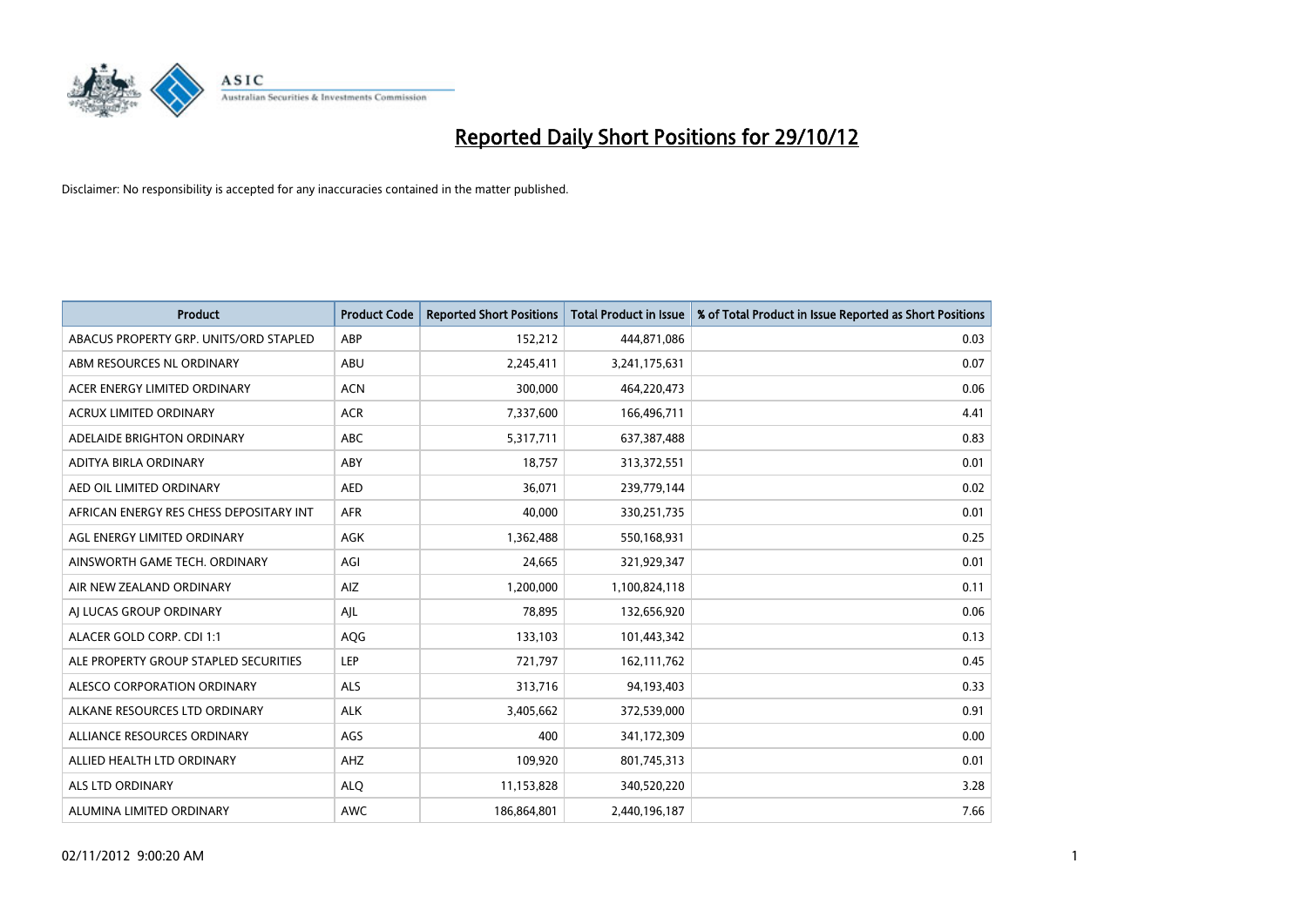

| <b>Product</b>                          | <b>Product Code</b> | <b>Reported Short Positions</b> | <b>Total Product in Issue</b> | % of Total Product in Issue Reported as Short Positions |
|-----------------------------------------|---------------------|---------------------------------|-------------------------------|---------------------------------------------------------|
| AMCOM TELECOMM, ORDINARY                | <b>AMM</b>          | 233,839                         | 244,541,792                   | 0.10                                                    |
| AMCOR LIMITED ORDINARY                  | <b>AMC</b>          | 3,029,422                       | 1,206,684,923                 | 0.25                                                    |
| AMP LIMITED ORDINARY                    | AMP                 | 6,848,387                       | 2,930,423,546                 | 0.23                                                    |
| AMPELLA MINING ORDINARY                 | <b>AMX</b>          | 5,694,834                       | 247,500,493                   | 2.30                                                    |
| ANGLOGOLD ASHANTI CDI 5:1               | AGG                 | 500                             | 89,207,765                    | 0.00                                                    |
| ANSELL LIMITED ORDINARY                 | <b>ANN</b>          | 4,083,596                       | 130,768,652                   | 3.12                                                    |
| ANTARES ENERGY LTD ORDINARY             | <b>AZZ</b>          | 556,136                         | 257,000,000                   | 0.22                                                    |
| ANZ BANKING GRP LTD ORDINARY            | ANZ                 | 5,608,072                       | 2,717,478,378                 | 0.21                                                    |
| APA GROUP STAPLED SECURITIES            | <b>APA</b>          | 16,931,988                      | 770,479,057                   | 2.20                                                    |
| APN NEWS & MEDIA ORDINARY               | <b>APN</b>          | 12,052,900                      | 661,526,586                   | 1.82                                                    |
| AQUARIUS PLATINUM. ORDINARY             | <b>AOP</b>          | 12,388,202                      | 486,851,336                   | 2.54                                                    |
| AQUILA RESOURCES ORDINARY               | <b>AQA</b>          | 7,723,073                       | 411,804,442                   | 1.88                                                    |
| ARAFURA RESOURCE LTD ORDINARY           | ARU                 | 4,275,839                       | 396,004,144                   | 1.08                                                    |
| ARB CORPORATION ORDINARY                | <b>ARP</b>          | 43,859                          | 72,481,302                    | 0.06                                                    |
| ARDENT LEISURE GROUP STAPLED SECURITIES | AAD                 | 186,274                         | 397,678,680                   | 0.05                                                    |
| ARISTOCRAT LEISURE ORDINARY             | ALL                 | 19,995,200                      | 551,418,047                   | 3.63                                                    |
| ARRIUM LTD ORDINARY                     | ARI                 | 4,801,422                       | 1,351,527,328                 | 0.36                                                    |
| ASCIANO LIMITED ORDINARY                | <b>AIO</b>          | 3,592,392                       | 975,385,664                   | 0.37                                                    |
| ASG GROUP LIMITED ORDINARY              | <b>ASZ</b>          | 1,449,372                       | 177, 187, 512                 | 0.82                                                    |
| ASPEN GROUP ORD/UNITS STAPLED           | APZ                 | 24,640,415                      | 1,197,188,521                 | 2.06                                                    |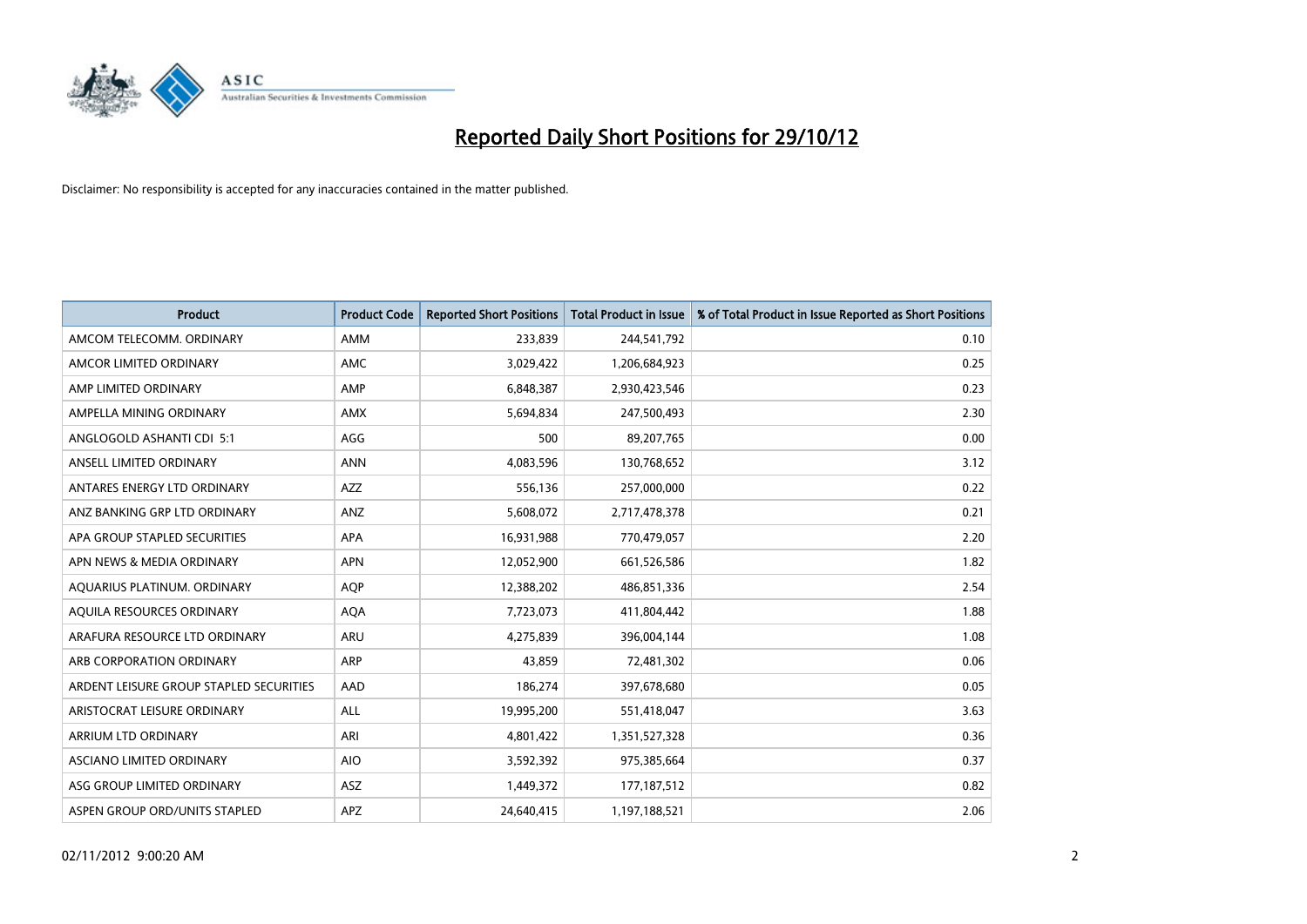

| <b>Product</b>                          | <b>Product Code</b> | <b>Reported Short Positions</b> | <b>Total Product in Issue</b> | % of Total Product in Issue Reported as Short Positions |
|-----------------------------------------|---------------------|---------------------------------|-------------------------------|---------------------------------------------------------|
| ASPIRE MINING LTD ORDINARY              | <b>AKM</b>          | 269,265                         | 620,594,556                   | 0.04                                                    |
| ASTRO JAP PROP GROUP STAPLED SECURITIES | AJA                 | 12,893                          | 58,445,002                    | 0.02                                                    |
| ASX LIMITED ORDINARY                    | <b>ASX</b>          | 2,857,154                       | 175,136,729                   | 1.63                                                    |
| ATLAS IRON LIMITED ORDINARY             | AGO                 | 12,105,587                      | 904,805,993                   | 1.34                                                    |
| <b>AURORA OIL &amp; GAS ORDINARY</b>    | <b>AUT</b>          | 5,671,866                       | 447,885,778                   | 1.27                                                    |
| <b>AUSDRILL LIMITED ORDINARY</b>        | <b>ASL</b>          | 7,138,393                       | 304,763,954                   | 2.34                                                    |
| AUSENCO LIMITED ORDINARY                | AAX                 | 446.632                         | 123,872,665                   | 0.36                                                    |
| <b>AUSGOLD LIMITED ORDINARY</b>         | <b>AUC</b>          | 50,000                          | 153,902,750                   | 0.03                                                    |
| AUSTAL LIMITED ORDINARY                 | ASB                 | 150,726                         | 190,674,573                   | 0.08                                                    |
| AUSTEX OIL LIMITED ORDINARY             | <b>AOK</b>          | 469,287                         | 358,084,374                   | 0.13                                                    |
| AUSTIN ENGINEERING ORDINARY             | <b>ANG</b>          | 269,845                         | 72,314,403                    | 0.37                                                    |
| AUSTRALAND PROPERTY STAPLED SECURITY    | <b>ALZ</b>          | 401,255                         | 576,846,597                   | 0.07                                                    |
| AUSTRALIAN AGRICULT. ORDINARY           | AAC                 | 602,453                         | 312,905,085                   | 0.19                                                    |
| AUSTRALIAN FOUNDAT, ORDINARY            | AFI                 | 288                             | 1,034,118,904                 | 0.00                                                    |
| AUSTRALIAN INFRASTR, UNITS/ORDINARY     | <b>AIX</b>          | 3,387,328                       | 620,733,944                   | 0.55                                                    |
| AUSTRALIAN PHARM. ORDINARY              | API                 | 211,944                         | 488,115,883                   | 0.04                                                    |
| AVIENNINGS LIMITED ORDINARY             | AVI                 | 175,000                         | 274,588,694                   | 0.06                                                    |
| AWE LIMITED ORDINARY                    | <b>AWE</b>          | 2,784,366                       | 521,871,941                   | 0.53                                                    |
| AZIMUTH RES LTD ORDINARY                | <b>AZH</b>          | 1,103,498                       | 419,864,886                   | 0.26                                                    |
| <b>BANDANNA ENERGY ORDINARY</b>         | <b>BND</b>          | 9,490,653                       | 528,481,199                   | 1.80                                                    |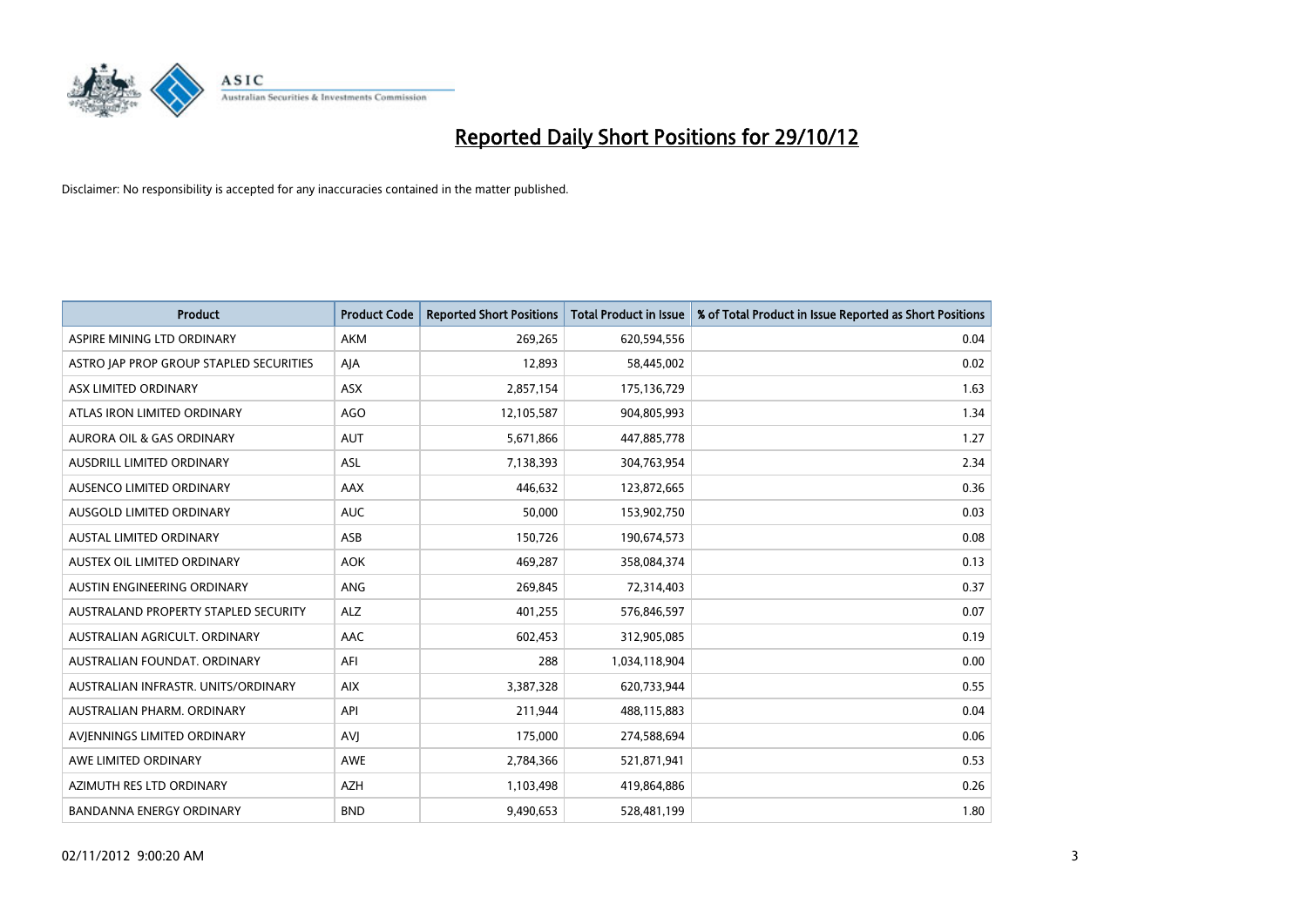

| <b>Product</b>                       | <b>Product Code</b> | <b>Reported Short Positions</b> | <b>Total Product in Issue</b> | % of Total Product in Issue Reported as Short Positions |
|--------------------------------------|---------------------|---------------------------------|-------------------------------|---------------------------------------------------------|
| BANK OF QUEENSLAND. ORDINARY         | <b>BOO</b>          | 9,449,331                       | 308,797,224                   | 3.06                                                    |
| <b>BASE RES LIMITED ORDINARY</b>     | <b>BSE</b>          | 403,297                         | 551,371,892                   | 0.07                                                    |
| <b>BATHURST RESOURCES ORDINARY</b>   | <b>BTU</b>          | 37,319,907                      | 696,747,997                   | 5.36                                                    |
| BC IRON LIMITED ORDINARY             | <b>BCI</b>          | 160,040                         | 103,861,000                   | 0.15                                                    |
| BEACH ENERGY LIMITED ORDINARY        | <b>BPT</b>          | 21,520,485                      | 1,263,677,572                 | 1.70                                                    |
| BEADELL RESOURCE LTD ORDINARY        | <b>BDR</b>          | 7,667,354                       | 740,204,752                   | 1.04                                                    |
| BENDIGO AND ADELAIDE ORDINARY        | <b>BEN</b>          | 9,507,615                       | 402,272,536                   | 2.36                                                    |
| BERKELEY RESOURCES ORDINARY          | <b>BKY</b>          | 179,585                         | 179,393,273                   | 0.10                                                    |
| <b>BHP BILLITON LIMITED ORDINARY</b> | <b>BHP</b>          | 8,060,780                       | 3,211,691,105                 | 0.25                                                    |
| <b>BILLABONG ORDINARY</b>            | <b>BBG</b>          | 8,551,323                       | 478,944,292                   | 1.79                                                    |
| <b>BIOTA HOLDINGS ORDINARY</b>       | <b>BTA</b>          | 5,045,008                       | 182,763,651                   | 2.76                                                    |
| <b>BLACKMORES LIMITED ORDINARY</b>   | <b>BKL</b>          | 263                             | 16,909,167                    | 0.00                                                    |
| <b>BLACKTHORN RESOURCES ORDINARY</b> | <b>BTR</b>          | 150,206                         | 164,285,950                   | 0.09                                                    |
| BLUESCOPE STEEL LTD ORDINARY         | <b>BSL</b>          | 14,010,582                      | 3,349,185,247                 | 0.42                                                    |
| <b>BOART LONGYEAR ORDINARY</b>       | <b>BLY</b>          | 4,583,209                       | 461,163,412                   | 0.99                                                    |
| BORAL LIMITED. ORDINARY              | <b>BLD</b>          | 42,952,095                      | 766,235,816                   | 5.61                                                    |
| <b>BRADKEN LIMITED ORDINARY</b>      | <b>BKN</b>          | 5,606,627                       | 169,240,662                   | 3.31                                                    |
| <b>BRAMBLES LIMITED ORDINARY</b>     | <b>BXB</b>          | 5,295,154                       | 1,555,255,034                 | 0.34                                                    |
| <b>BREVILLE GROUP LTD ORDINARY</b>   | <b>BRG</b>          | 796,027                         | 130,095,322                   | 0.61                                                    |
| BRICKWORKS LIMITED ORDINARY          | <b>BKW</b>          | 75,065                          | 147,818,132                   | 0.05                                                    |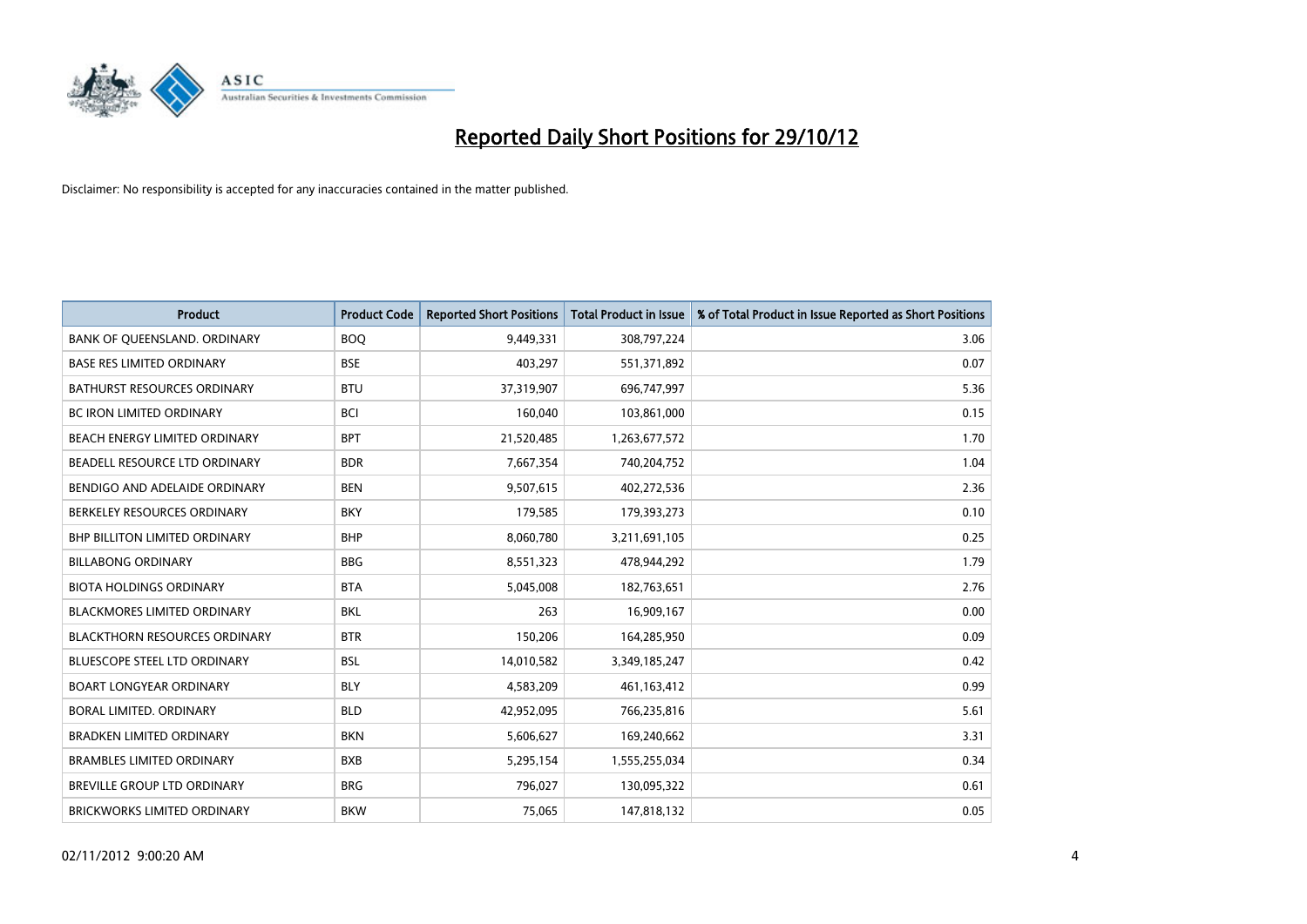

| <b>Product</b>                          | <b>Product Code</b> | <b>Reported Short Positions</b> | <b>Total Product in Issue</b> | % of Total Product in Issue Reported as Short Positions |
|-----------------------------------------|---------------------|---------------------------------|-------------------------------|---------------------------------------------------------|
| <b>BROCKMAN MINING LTD ORDINARY</b>     | <b>BCK</b>          | 91,872                          | 7,224,094,327                 | 0.00                                                    |
| BT INVESTMENT MNGMNT ORDINARY           | <b>BTT</b>          | 376,707                         | 267,906,977                   | 0.14                                                    |
| <b>BUCCANEER ENERGY LTD ORDINARY</b>    | <b>BCC</b>          | 1,500,000                       | 1,321,445,371                 | 0.11                                                    |
| <b>BURU ENERGY ORDINARY</b>             | <b>BRU</b>          | 9,582,630                       | 266,297,599                   | 3.60                                                    |
| <b>BWP TRUST ORDINARY UNITS</b>         | <b>BWP</b>          | 3,986,385                       | 533,645,790                   | 0.75                                                    |
| CABCHARGE AUSTRALIA ORDINARY            | CAB                 | 4,851,714                       | 120,430,683                   | 4.03                                                    |
| <b>CALIBRE GROUP LTD ORDINARY</b>       | <b>CGH</b>          | 252,799                         | 293,192,506                   | 0.09                                                    |
| CALTEX AUSTRALIA ORDINARY               | <b>CTX</b>          | 2,888,751                       | 270,000,000                   | 1.07                                                    |
| CAPE LAMBERT RES LTD ORDINARY           | <b>CFE</b>          | 523,134                         | 689,108,792                   | 0.08                                                    |
| CARABELLA RES LTD ORDINARY              | <b>CLR</b>          | 58,579                          | 133,642,797                   | 0.04                                                    |
| <b>CARBON ENERGY ORDINARY</b>           | <b>CNX</b>          | 48,071                          | 776,306,566                   | 0.01                                                    |
| <b>CARDNO LIMITED ORDINARY</b>          | <b>CDD</b>          | 4,290,618                       | 138,929,385                   | 3.09                                                    |
| CARNARVON PETROLEUM ORDINARY            | <b>CVN</b>          | 2,544,706                       | 797,569,646                   | 0.32                                                    |
| CARSALES.COM LTD ORDINARY               | <b>CRZ</b>          | 10,167,812                      | 235,162,628                   | 4.32                                                    |
| CEDAR WOODS PROP. ORDINARY              | <b>CWP</b>          | 20,001                          | 72,189,514                    | 0.03                                                    |
| CENTRAL PETROLEUM ORDINARY              | <b>CTP</b>          | 1,184,464                       | 1,384,977,265                 | 0.09                                                    |
| CENTRO RETAIL AUST ORD/UNIT STAPLED SEC | <b>CRF</b>          | 2,785,318                       | 1,427,391,696                 | 0.20                                                    |
| <b>CERAMIC FUEL CELLS ORDINARY</b>      | CFU                 | 275                             | 1,558,731,320                 | 0.00                                                    |
| CFS RETAIL TRUST GRP STAPLED SECURITIES | <b>CFX</b>          | 42,019,751                      | 2,828,495,659                 | 1.49                                                    |
| CHALLENGER DIV.PRO. STAPLED UNITS       | <b>CDI</b>          | 6,572                           | 214,101,013                   | 0.00                                                    |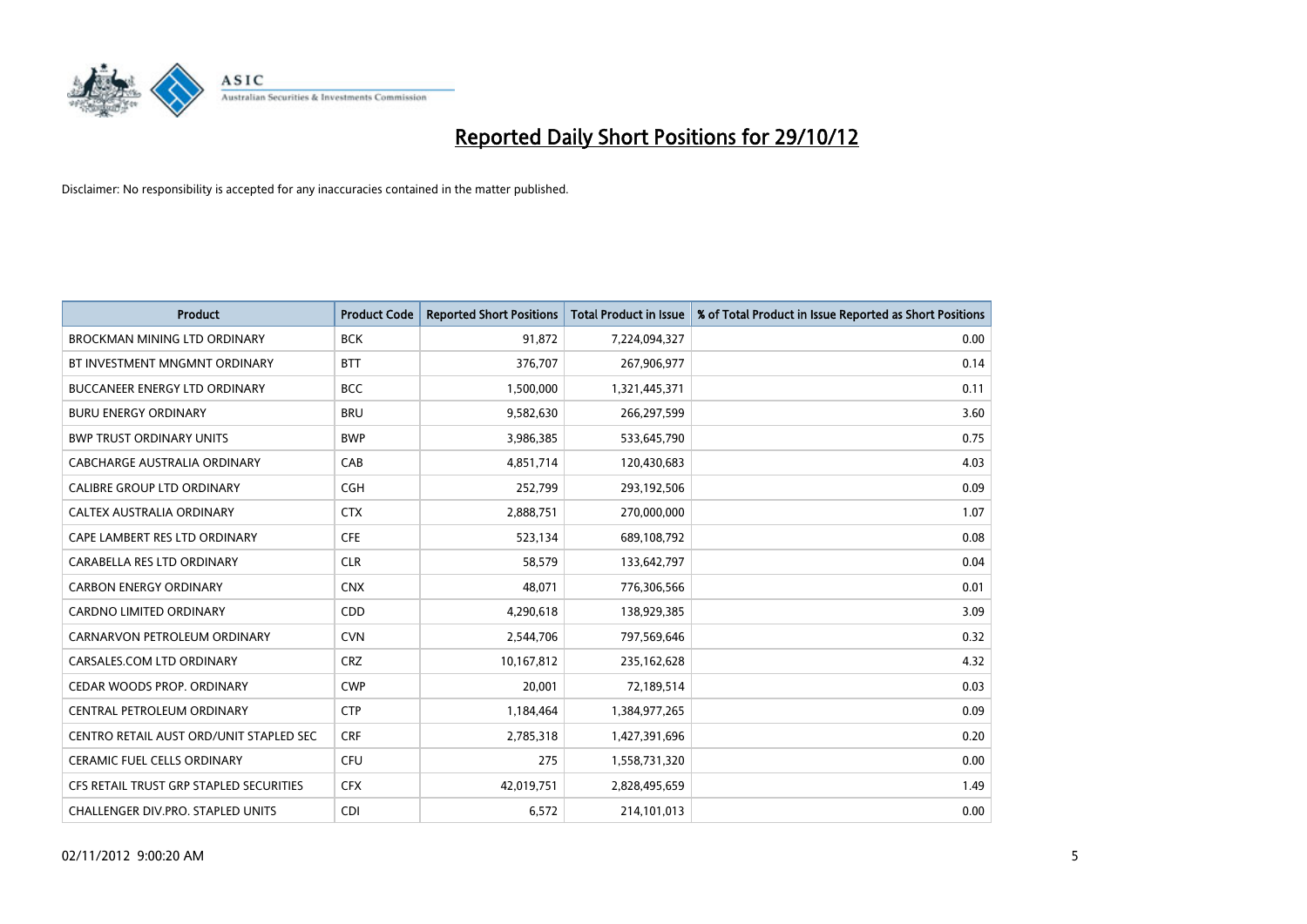

| <b>Product</b>                           | <b>Product Code</b> | <b>Reported Short Positions</b> | <b>Total Product in Issue</b> | % of Total Product in Issue Reported as Short Positions |
|------------------------------------------|---------------------|---------------------------------|-------------------------------|---------------------------------------------------------|
| <b>CHALLENGER INFRAST, STAPLED UNITS</b> | <b>CIF</b>          | 862,092                         | 316,223,785                   | 0.27                                                    |
| CHALLENGER LIMITED ORDINARY              | <b>CGF</b>          | 8,272,748                       | 544,652,710                   | 1.52                                                    |
| CHARTER HALL GROUP STAPLED US PROHIBIT.  | <b>CHC</b>          | 346,774                         | 298,684,347                   | 0.12                                                    |
| <b>CHARTER HALL RETAIL UNITS</b>         | <b>CQR</b>          | 2,718,507                       | 328,614,171                   | 0.83                                                    |
| <b>CHORUS LIMITED ORDINARY</b>           | <b>CNU</b>          | 915,542                         | 385,082,123                   | 0.24                                                    |
| CITIGOLD CORP LTD ORDINARY               | <b>CTO</b>          | 1,234,834                       | 1,238,622,051                 | 0.10                                                    |
| <b>CLOUGH LIMITED ORDINARY</b>           | <b>CLO</b>          | 147,416                         | 773,989,006                   | 0.02                                                    |
| <b>CNPR GRP UNITS/ORD STAPLED</b>        | <b>CNP</b>          | 2,537                           | 972,414,514                   | 0.00                                                    |
| COAL OF AFRICA LTD ORDINARY              | <b>CZA</b>          | 90,137                          | 800,951,034                   | 0.01                                                    |
| <b>COALSPUR MINES LTD ORDINARY</b>       | <b>CPL</b>          | 13,259,405                      | 620,729,899                   | 2.14                                                    |
| COCA-COLA AMATIL ORDINARY                | <b>CCL</b>          | 3,912,367                       | 762,133,414                   | 0.51                                                    |
| <b>COCHLEAR LIMITED ORDINARY</b>         | <b>COH</b>          | 4,606,053                       | 56,975,605                    | 8.08                                                    |
| COCKATOO COAL ORDINARY                   | <b>COK</b>          | 14,107,098                      | 1,016,746,908                 | 1.39                                                    |
| <b>CODAN LIMITED ORDINARY</b>            | <b>CDA</b>          | 54,001                          | 176,862,573                   | 0.03                                                    |
| <b>COFFEY INTERNATIONAL ORDINARY</b>     | <b>COF</b>          | 118,476                         | 255,833,165                   | 0.05                                                    |
| COLLINS FOODS LTD ORDINARY               | <b>CKF</b>          | 23,670                          | 93,000,003                    | 0.03                                                    |
| COMMONWEALTH BANK, ORDINARY              | CBA                 | 14,070,904                      | 1,609,180,841                 | 0.87                                                    |
| COMMONWEALTH PROP ORDINARY UNITS         | <b>CPA</b>          | 21,059,424                      | 2,347,003,413                 | 0.90                                                    |
| <b>COMPASS RESOURCES ORDINARY</b>        | <b>CMR</b>          | 7,472                           | 1,403,744,100                 | 0.00                                                    |
| COMPUTERSHARE LTD ORDINARY               | <b>CPU</b>          | 8,079,452                       | 555,664,059                   | 1.45                                                    |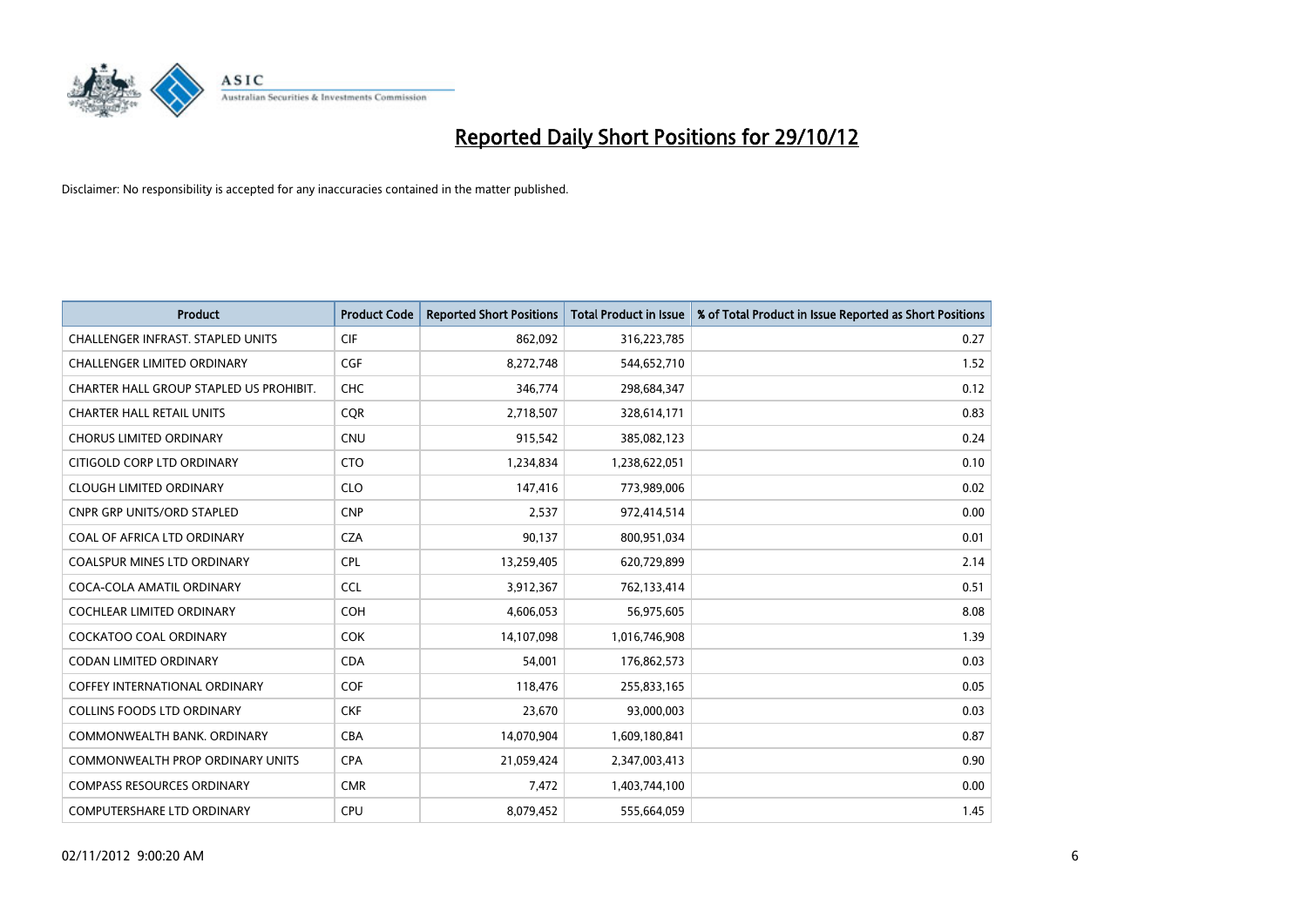

| <b>Product</b>                          | <b>Product Code</b> | <b>Reported Short Positions</b> | <b>Total Product in Issue</b> | % of Total Product in Issue Reported as Short Positions |
|-----------------------------------------|---------------------|---------------------------------|-------------------------------|---------------------------------------------------------|
| CONSOLIDATED MEDIA, ORDINARY            | <b>CMI</b>          | 61,299                          | 561,834,996                   | 0.01                                                    |
| CONTINENTAL COAL LTD ORDINARY           | CCC                 | 983                             | 445,894,046                   | 0.00                                                    |
| <b>COOPER ENERGY LTD ORDINARY</b>       | <b>COE</b>          | 187,933                         | 328,694,257                   | 0.06                                                    |
| CORP TRAVEL LIMITED ORDINARY            | <b>CTD</b>          | 134,863                         | 74,971,020                    | 0.18                                                    |
| <b>CREDIT CORP GROUP ORDINARY</b>       | <b>CCP</b>          | 61,194                          | 45,932,899                    | 0.13                                                    |
| <b>CROMWELL PROP STAPLED SECURITIES</b> | <b>CMW</b>          | 374,869                         | 1,222,114,479                 | 0.03                                                    |
| <b>CROWN LIMITED ORDINARY</b>           | <b>CWN</b>          | 5,172,083                       | 728,394,185                   | 0.71                                                    |
| <b>CSG LIMITED ORDINARY</b>             | CSV                 | 750,264                         | 282,567,499                   | 0.27                                                    |
| <b>CSL LIMITED ORDINARY</b>             | <b>CSL</b>          | 2,498,518                       | 502,463,783                   | 0.50                                                    |
| <b>CSR LIMITED ORDINARY</b>             | <b>CSR</b>          | 37,980,722                      | 506,000,315                   | 7.51                                                    |
| <b>CUDECO LIMITED ORDINARY</b>          | CDU                 | 2,473,537                       | 188,343,961                   | 1.31                                                    |
| DART ENERGY LTD ORDINARY                | <b>DTE</b>          | 15,780,830                      | 812,965,406                   | 1.94                                                    |
| DATA#3 LIMITED ORDINARY                 | <b>DTL</b>          | 2,010                           | 153,974,950                   | 0.00                                                    |
| DAVID JONES LIMITED ORDINARY            | <b>DIS</b>          | 45,798,316                      | 528,655,600                   | 8.66                                                    |
| DECMIL GROUP LIMITED ORDINARY           | <b>DCG</b>          | 361,589                         | 168,203,219                   | 0.21                                                    |
| DEEP YELLOW LIMITED ORDINARY            | <b>DYL</b>          | 2                               | 1,424,173,961                 | 0.00                                                    |
| DEXUS PROPERTY GROUP STAPLED UNITS      | <b>DXS</b>          | 5,778,732                       | 4,839,024,176                 | 0.12                                                    |
| DISCOVERY METALS LTD ORDINARY           | <b>DML</b>          | 3,117,112                       | 484,771,941                   | 0.64                                                    |
| DOMINO PIZZA ENTERPR ORDINARY           | <b>DMP</b>          | 364,655                         | 70,092,674                    | 0.52                                                    |
| DORAY MINERALS LTD ORDINARY             | <b>DRM</b>          | 119,392                         | 94,070,503                    | 0.13                                                    |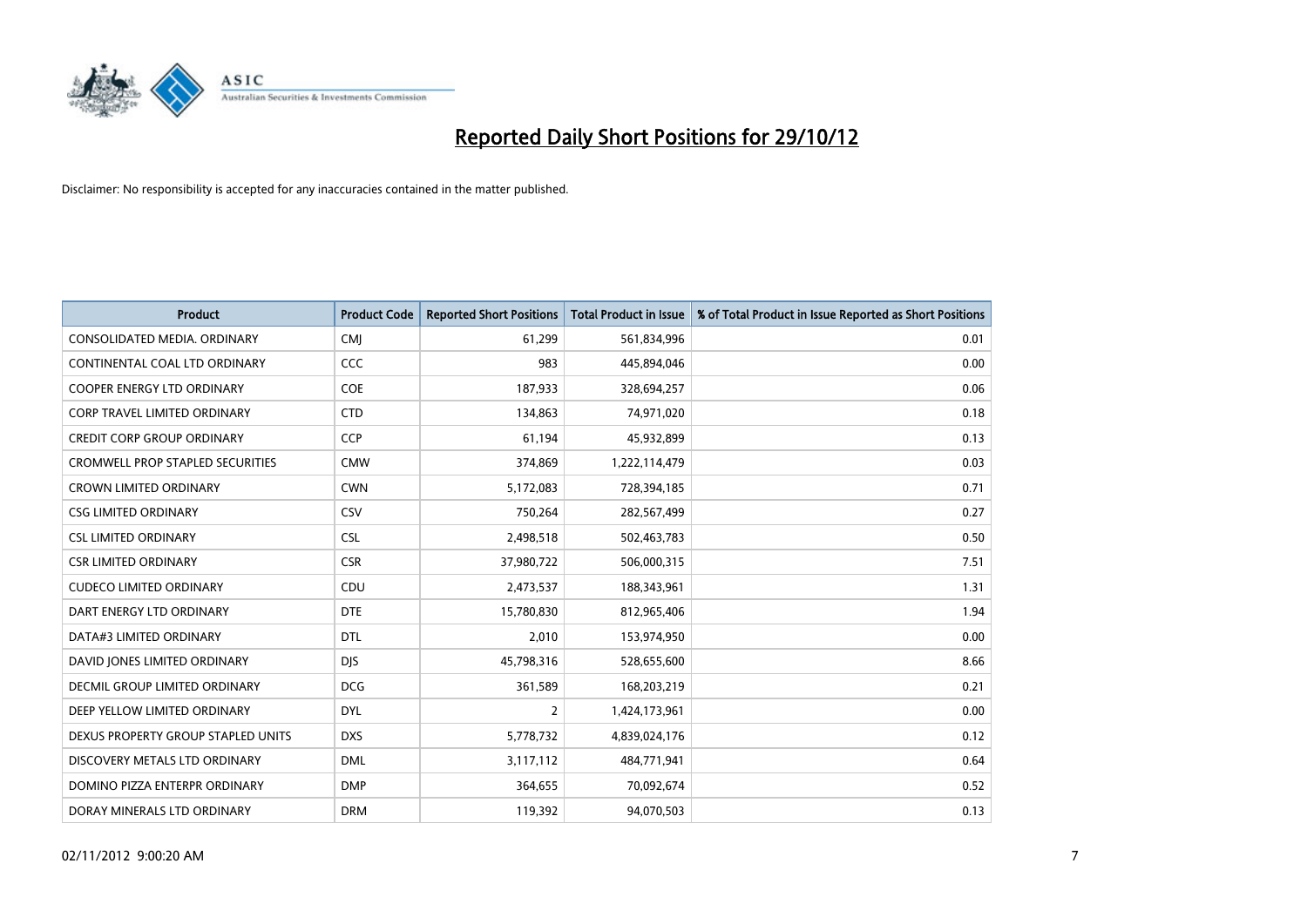

| <b>Product</b>                        | <b>Product Code</b> | <b>Reported Short Positions</b> | <b>Total Product in Issue</b> | % of Total Product in Issue Reported as Short Positions |
|---------------------------------------|---------------------|---------------------------------|-------------------------------|---------------------------------------------------------|
| DOWNER EDI LIMITED ORDINARY           | <b>DOW</b>          | 11,055,648                      | 429,100,296                   | 2.58                                                    |
| DRILLSEARCH ENERGY ORDINARY           | <b>DLS</b>          | 1,853,075                       | 386,468,803                   | 0.48                                                    |
| DUET GROUP STAPLED US PROHIBIT.       | <b>DUE</b>          | 2,898,088                       | 1,116,638,606                 | 0.26                                                    |
| DULUXGROUP LIMITED ORDINARY           | <b>DLX</b>          | 8,690,123                       | 368,984,902                   | 2.36                                                    |
| ECHO ENTERTAINMENT ORDINARY           | <b>EGP</b>          | 12,951,173                      | 825,672,730                   | 1.57                                                    |
| <b>ELDERS LIMITED ORDINARY</b>        | <b>ELD</b>          | 17,592,452                      | 448,598,480                   | 3.92                                                    |
| ELEMENTAL MINERALS ORDINARY           | <b>ELM</b>          | 225,766                         | 243,614,280                   | 0.09                                                    |
| ELEMENTOS LIMITED ORDINARY            | <b>ELT</b>          | 16                              | 148,290,347                   | 0.00                                                    |
| <b>EMECO HOLDINGS ORDINARY</b>        | <b>EHL</b>          | 5,356,608                       | 627,358,365                   | 0.85                                                    |
| <b>ENDEAVOUR MIN CORP CDI 1:1</b>     | <b>EVR</b>          | 184,903                         | 124,063,901                   | 0.15                                                    |
| ENERGY RESOURCES ORDINARY 'A'         | ERA                 | 6,922,897                       | 517,725,062                   | 1.34                                                    |
| <b>ENERGY WORLD CORPOR, ORDINARY</b>  | <b>EWC</b>          | 19,713,139                      | 1,734,166,672                 | 1.14                                                    |
| ENVESTRA LIMITED ORDINARY             | <b>ENV</b>          | 16,183,689                      | 1,572,392,111                 | 1.03                                                    |
| EQUATORIAL RES LTD ORDINARY           | <b>EQX</b>          | 104,882                         | 117,235,353                   | 0.09                                                    |
| EVOLUTION MINING LTD ORDINARY         | <b>EVN</b>          | 1,637,116                       | 707,942,989                   | 0.23                                                    |
| FAIRFAX MEDIA LTD ORDINARY            | <b>FXI</b>          | 366,838,157                     | 2,351,955,725                 | 15.60                                                   |
| FAR LTD ORDINARY                      | <b>FAR</b>          | 21,000,000                      | 2,499,846,742                 | 0.84                                                    |
| FISHER & PAYKEL H. ORDINARY           | <b>FPH</b>          | 34,877                          | 538,095,634                   | 0.01                                                    |
| FKP PROPERTY GROUP STAPLED SECURITIES | <b>FKP</b>          | 52,063,812                      | 2,251,016,386                 | 2.31                                                    |
| FLEETWOOD CORP ORDINARY               | <b>FWD</b>          | 1,575,988                       | 59,781,187                    | 2.64                                                    |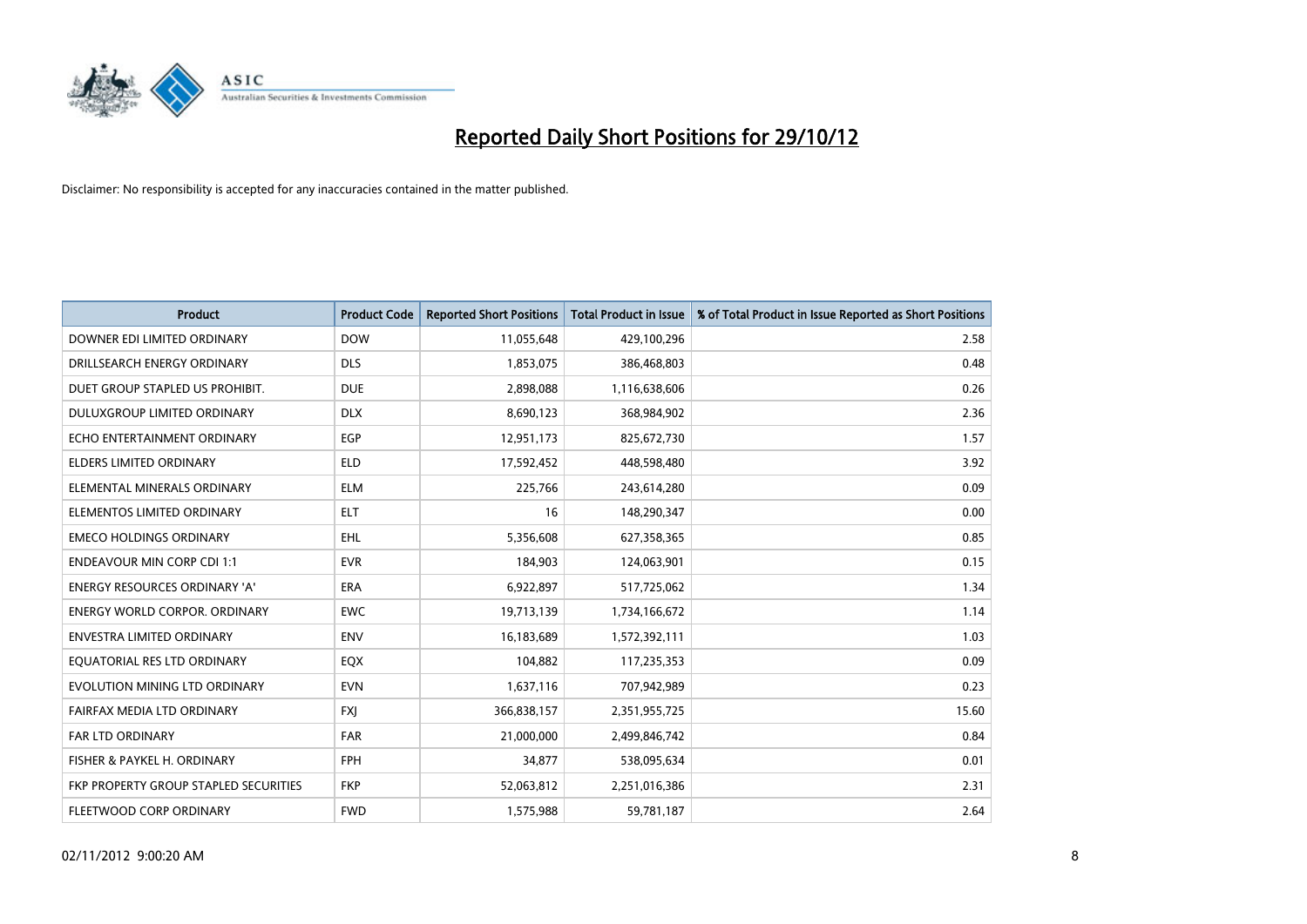

| <b>Product</b>                            | <b>Product Code</b> | <b>Reported Short Positions</b> | <b>Total Product in Issue</b> | % of Total Product in Issue Reported as Short Positions |
|-------------------------------------------|---------------------|---------------------------------|-------------------------------|---------------------------------------------------------|
| FLETCHER BUILDING ORDINARY                | <b>FBU</b>          | 6,850,557                       | 684,793,538                   | 1.00                                                    |
| <b>FLEXIGROUP LIMITED ORDINARY</b>        | <b>FXL</b>          | 190,131                         | 286,986,003                   | 0.07                                                    |
| <b>FLIGHT CENTRE ORDINARY</b>             | <b>FLT</b>          | 12,634,789                      | 100,149,257                   | 12.62                                                   |
| FLINDERS MINES LTD ORDINARY               | <b>FMS</b>          | 951,532                         | 1,821,300,404                 | 0.05                                                    |
| <b>FOCUS MINERALS LTD ORDINARY</b>        | <b>FML</b>          | 193,578                         | 4,320,773,701                 | 0.00                                                    |
| <b>FORGE GROUP LIMITED ORDINARY</b>       | FGE                 | 423,521                         | 86,169,014                    | 0.49                                                    |
| FORTESCUE METALS GRP ORDINARY             | <b>FMG</b>          | 203,533,277                     | 3,113,798,659                 | 6.54                                                    |
| <b>G.U.D. HOLDINGS ORDINARY</b>           | GUD                 | 460,057                         | 71,341,319                    | 0.64                                                    |
| <b>G8 EDUCATION LIMITED ORDINARY</b>      | <b>GEM</b>          | 48,831                          | 236,093,926                   | 0.02                                                    |
| <b>GALAXY RESOURCES ORDINARY</b>          | <b>GXY</b>          | 2,912,281                       | 506,359,341                   | 0.58                                                    |
| <b>GENETIC TECHNOLOGIES ORDINARY</b>      | <b>GTG</b>          | 1,364,100                       | 474,971,819                   | 0.29                                                    |
| <b>GEODYNAMICS LIMITED ORDINARY</b>       | GDY                 | 850                             | 406,452,608                   | 0.00                                                    |
| <b>GINDALBIE METALS LTD ORDINARY</b>      | <b>GBG</b>          | 48,887,694                      | 1,247,487,454                 | 3.92                                                    |
| <b>GOODMAN FIELDER, ORDINARY</b>          | <b>GFF</b>          | 21,776,838                      | 1,955,559,207                 | 1.11                                                    |
| <b>GOODMAN GROUP STAPLED US PROHIBIT.</b> | <b>GMG</b>          | 10,387,341                      | 1,607,563,604                 | 0.65                                                    |
| <b>GPT GROUP STAPLED SEC.</b>             | <b>GPT</b>          | 6,205,374                       | 1,766,785,075                 | 0.35                                                    |
| <b>GRAINCORP LIMITED A CLASS ORDINARY</b> | <b>GNC</b>          | 1,832,726                       | 228,241,481                   | 0.80                                                    |
| <b>GRANGE RESOURCES. ORDINARY</b>         | <b>GRR</b>          | 1,954,046                       | 1,155,487,102                 | 0.17                                                    |
| <b>GREENLAND MIN EN LTD ORDINARY</b>      | GGG                 | 3,618,910                       | 539,479,385                   | 0.67                                                    |
| <b>GRYPHON MINERALS LTD ORDINARY</b>      | GRY                 | 14.208.798                      | 348.264.983                   | 4.08                                                    |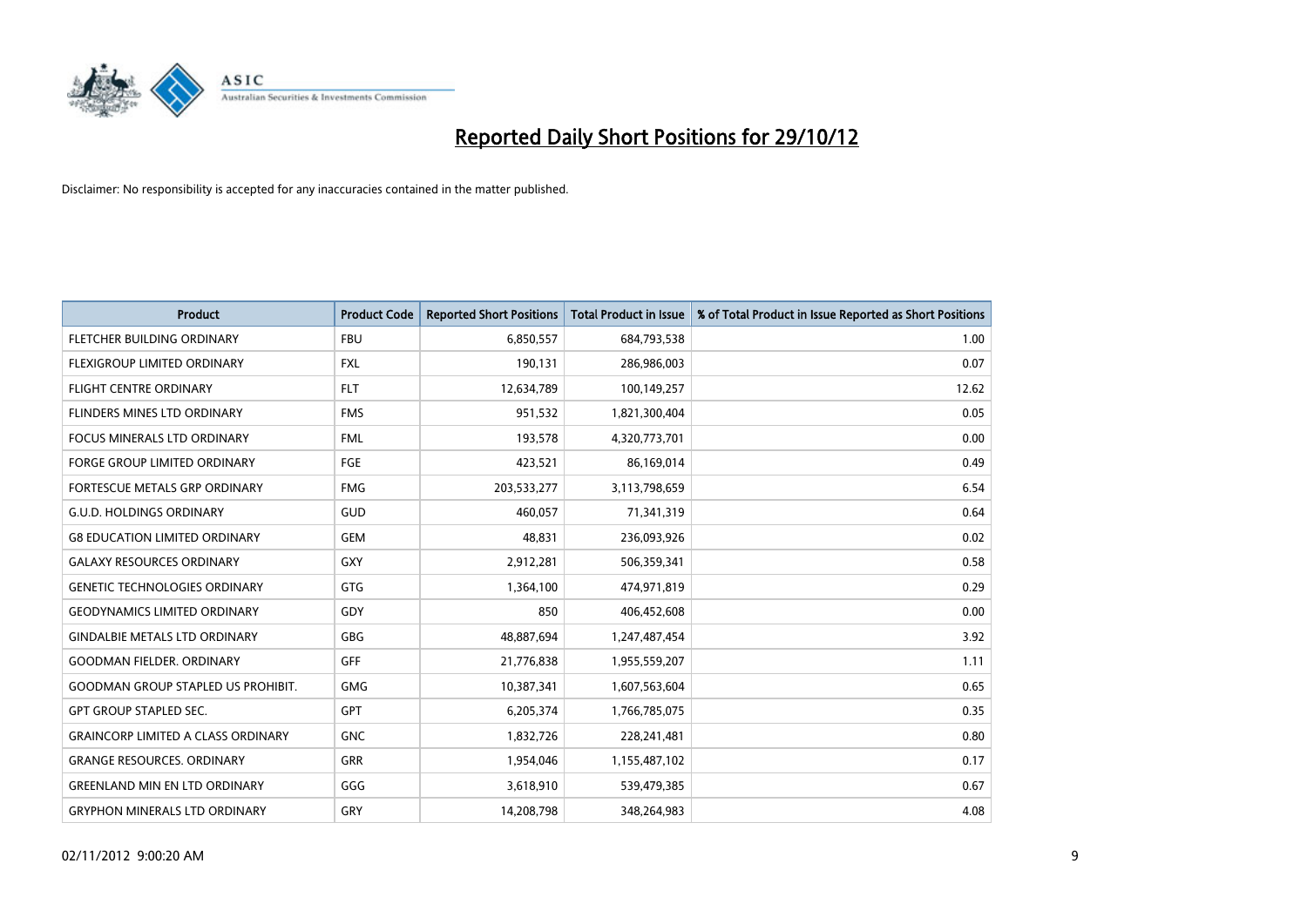

| <b>Product</b>                               | <b>Product Code</b> | <b>Reported Short Positions</b> | <b>Total Product in Issue</b> | % of Total Product in Issue Reported as Short Positions |
|----------------------------------------------|---------------------|---------------------------------|-------------------------------|---------------------------------------------------------|
| <b>GUILDFORD COAL LTD ORDINARY</b>           | <b>GUF</b>          | 2,534,026                       | 521,046,899                   | 0.49                                                    |
| <b>GUIARAT NRE COAL LTD ORDINARY</b>         | <b>GNM</b>          | 7,956                           | 1,123,137,858                 | 0.00                                                    |
| <b>GUNNS LIMITED ORDINARY</b>                | <b>GNS</b>          | 51,528,090                      | 848,401,559                   | 6.07                                                    |
| <b>GWA GROUP LTD ORDINARY</b>                | <b>GWA</b>          | 11,903,464                      | 304,706,899                   | 3.91                                                    |
| HARVEY NORMAN ORDINARY                       | <b>HVN</b>          | 96,638,927                      | 1,062,316,784                 | 9.10                                                    |
| HASTIE GROUP LIMITED ORDINARY                | <b>HST</b>          | 233,914                         | 137,353,504                   | 0.17                                                    |
| <b>HASTINGS DIVERSIFIED STAPLED SECURITY</b> | <b>HDF</b>          | 346,211                         | 560,324,158                   | 0.06                                                    |
| <b>HENDERSON GROUP CDI 1:1</b>               | <b>HGG</b>          | 4,795,300                       | 706,654,885                   | 0.68                                                    |
| HFA HOLDINGS LIMITED ORDINARY                | <b>HFA</b>          | 3,809                           | 117,332,831                   | 0.00                                                    |
| HILLGROVE RES LTD ORDINARY                   | <b>HGO</b>          | 3,198,293                       | 1,022,760,221                 | 0.31                                                    |
| HILLS HOLDINGS LTD ORDINARY                  | <b>HIL</b>          | 2,754,862                       | 246,500,444                   | 1.12                                                    |
| HORIZON OIL LIMITED ORDINARY                 | <b>HZN</b>          | 33,538,764                      | 1,130,811,515                 | 2.97                                                    |
| ICON ENERGY LIMITED ORDINARY                 | <b>ICN</b>          | 72                              | 469,301,394                   | 0.00                                                    |
| <b>ILUKA RESOURCES ORDINARY</b>              | ILU                 | 52,491,637                      | 418,700,517                   | 12.54                                                   |
| <b>IMDEX LIMITED ORDINARY</b>                | <b>IMD</b>          | 1,841,623                       | 208,235,426                   | 0.88                                                    |
| <b>INCITEC PIVOT ORDINARY</b>                | IPL                 | 10,258,009                      | 1,628,730,107                 | 0.63                                                    |
| INDEPENDENCE GROUP ORDINARY                  | <b>IGO</b>          | 5,826,846                       | 232,882,535                   | 2.50                                                    |
| INDOPHIL RESOURCES ORDINARY                  | <b>IRN</b>          | 535,040                         | 1,203,146,194                 | 0.04                                                    |
| <b>INDUSTREA LIMITED ORDINARY</b>            | IDL                 | 9,343,420                       | 370,268,218                   | 2.52                                                    |
| INFIGEN ENERGY STAPLED SECURITIES            | <b>IFN</b>          | 3,986,117                       | 762,265,972                   | 0.52                                                    |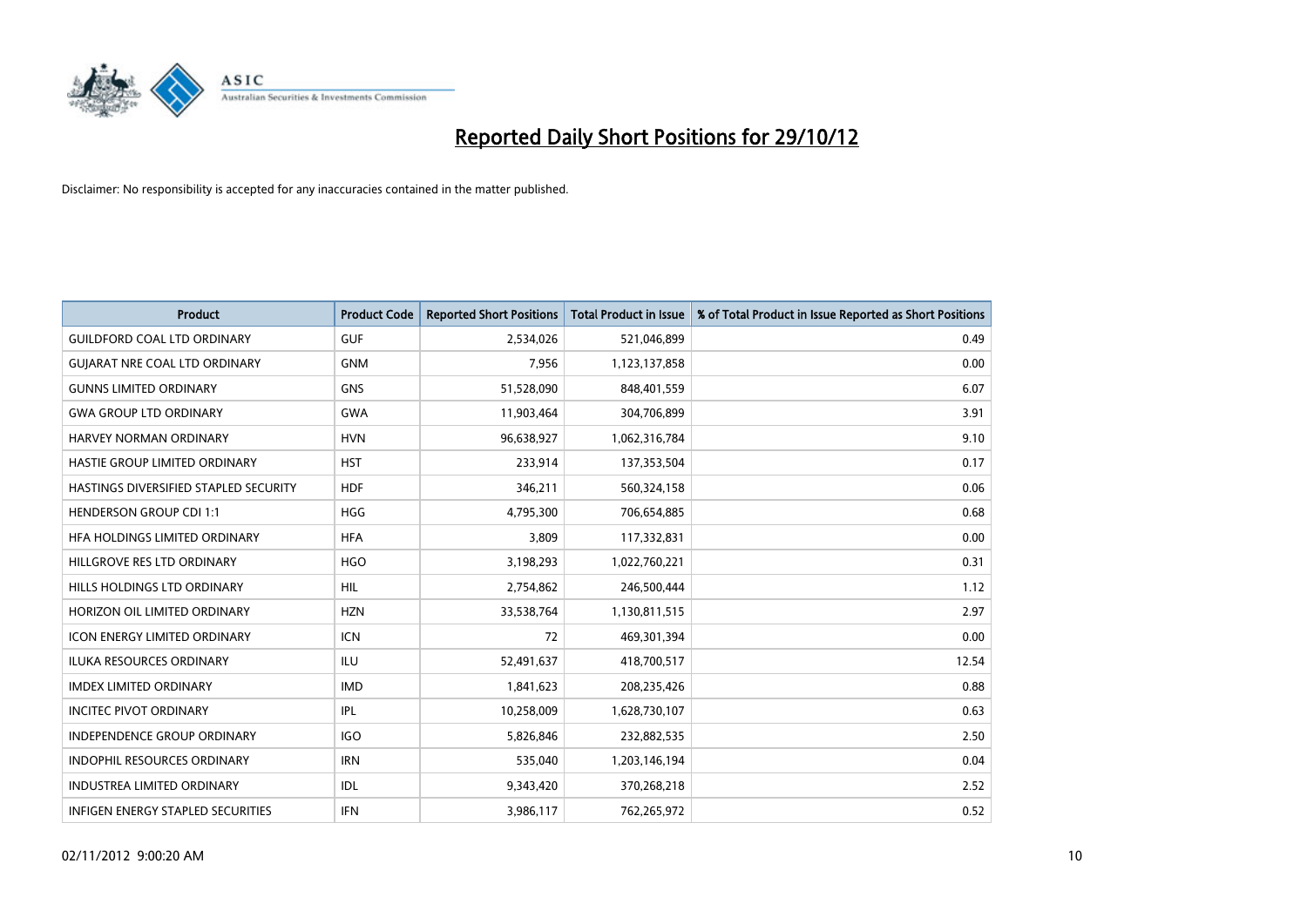

| <b>Product</b>                                  | <b>Product Code</b> | <b>Reported Short Positions</b> | <b>Total Product in Issue</b> | % of Total Product in Issue Reported as Short Positions |
|-------------------------------------------------|---------------------|---------------------------------|-------------------------------|---------------------------------------------------------|
| <b>INSURANCE AUSTRALIA ORDINARY</b>             | IAG                 | 8,981,549                       | 2,079,034,021                 | 0.43                                                    |
| <b>INTEGRA MINING LTD, ORDINARY</b>             | <b>IGR</b>          | 2,110,489                       | 934,440,899                   | 0.23                                                    |
| <b>INTREPID MINES ORDINARY</b>                  | <b>IAU</b>          | 7,070,330                       | 553,802,270                   | 1.28                                                    |
| <b>INVESTA OFFICE FUND STAPLED SECURITIES</b>   | <b>IOF</b>          | 2,622,156                       | 614,047,458                   | 0.43                                                    |
| <b>INVOCARE LIMITED ORDINARY</b>                | <b>IVC</b>          | 3,261,027                       | 110,030,298                   | 2.96                                                    |
| ION LIMITED ORDINARY                            | <b>ION</b>          | 164,453                         | 256,365,105                   | 0.06                                                    |
| <b>IOOF HOLDINGS LTD ORDINARY</b>               | IFL                 | 783.322                         | 229,794,395                   | 0.34                                                    |
| <b>IRESS LIMITED ORDINARY</b>                   | <b>IRE</b>          | 2,097,988                       | 128,620,231                   | 1.63                                                    |
| <b>IRON ORE HOLDINGS ORDINARY</b>               | <b>IOH</b>          | 39,352                          | 161,174,005                   | 0.02                                                    |
| <b>ISHARES GLB CONSSTA CDI 1:1</b>              | X                   | 1.977                           | 4,750,000                     | 0.04                                                    |
| <b>ISHARES S&amp;P EU 350 CDI 1:1</b>           | IEU                 | 7,469                           | 50,800,000                    | 0.01                                                    |
| <b>IVANHOE AUSTRALIA ORDINARY</b>               | <b>IVA</b>          | 1,783,638                       | 555,583,643                   | 0.32                                                    |
| <b>IAMES HARDIE INDUST CHESS DEPOSITARY INT</b> | <b>IHX</b>          | 8,362,536                       | 439,580,130                   | 1.90                                                    |
| <b>JB HI-FI LIMITED ORDINARY</b>                | <b>IBH</b>          | 20,531,777                      | 98,850,643                    | 20.77                                                   |
| KAGARA LTD ORDINARY                             | <b>KZL</b>          | 3,001,465                       | 798,953,117                   | 0.38                                                    |
| KANGAROO RES LTD ORDINARY                       | <b>KRL</b>          | 191,687                         | 3,434,430,012                 | 0.01                                                    |
| KAROON GAS AUSTRALIA ORDINARY                   | <b>KAR</b>          | 405,438                         | 221,420,769                   | 0.18                                                    |
| KATHMANDU HOLD LTD ORDINARY                     | <b>KMD</b>          | 733,328                         | 200,165,940                   | 0.37                                                    |
| <b>KBL MINING LIMITED ORDINARY</b>              | <b>KBL</b>          | 1,820                           | 292,335,629                   | 0.00                                                    |
| <b>KENTOR GOLD LIMITED ORDINARY</b>             | KGL                 | 275                             | 140,040,563                   | 0.00                                                    |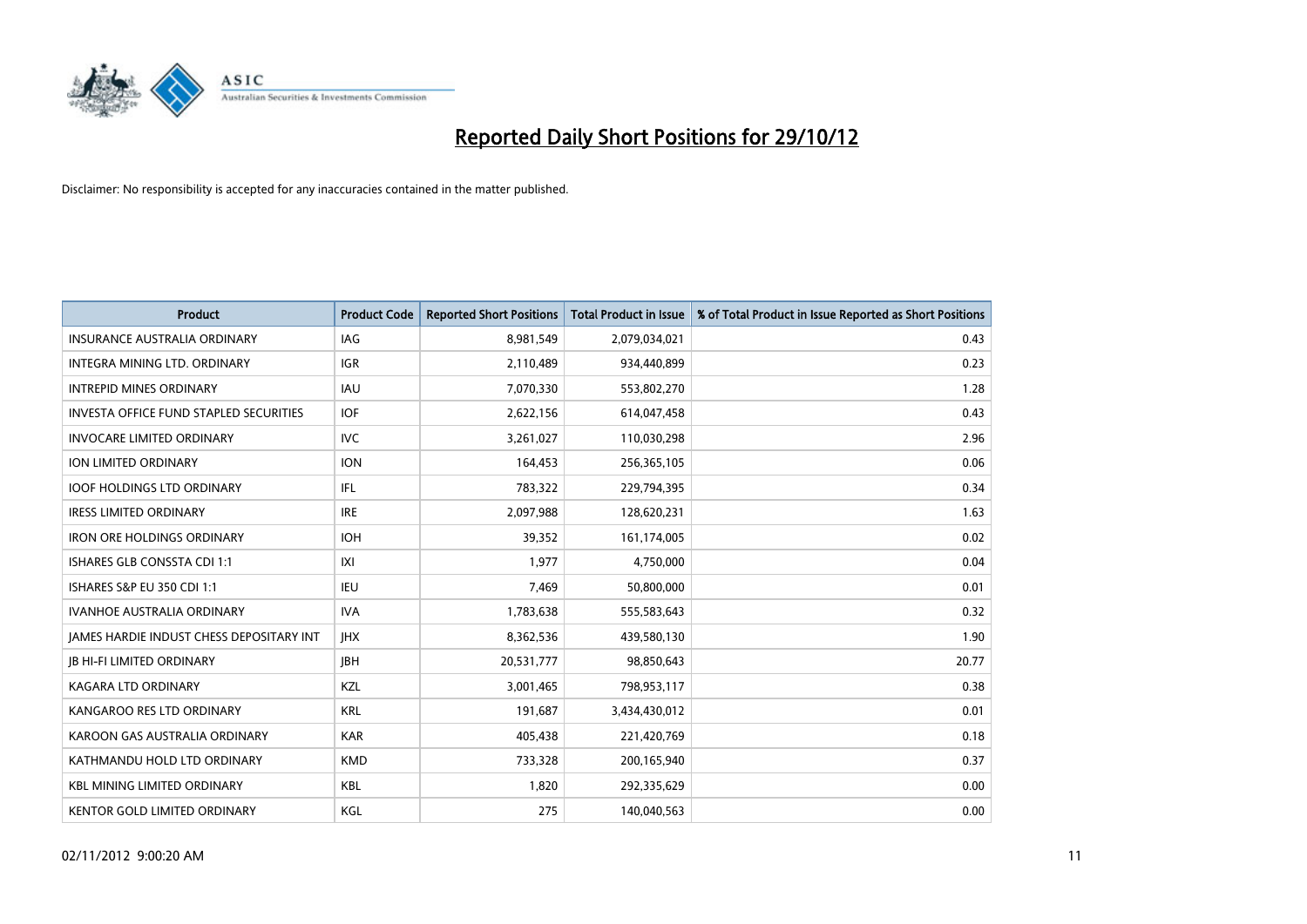

| <b>Product</b>                        | <b>Product Code</b> | <b>Reported Short Positions</b> | <b>Total Product in Issue</b> | % of Total Product in Issue Reported as Short Positions |
|---------------------------------------|---------------------|---------------------------------|-------------------------------|---------------------------------------------------------|
| KINGSGATE CONSOLID. ORDINARY          | <b>KCN</b>          | 6,529,874                       | 151,744,838                   | 4.30                                                    |
| KINGSROSE MINING LTD ORDINARY         | <b>KRM</b>          | 9,231                           | 290,111,217                   | 0.00                                                    |
| LEIGHTON HOLDINGS ORDINARY            | LEI                 | 12,360,549                      | 337,088,765                   | 3.67                                                    |
| LEND LEASE GROUP UNIT/ORD STAPLED     | <b>LLC</b>          | 4,930,721                       | 574,351,883                   | 0.86                                                    |
| LINC ENERGY LTD ORDINARY              | <b>LNC</b>          | 13,841,372                      | 504,487,631                   | 2.74                                                    |
| LIQUEFIED NATURAL ORDINARY            | LNG                 | 272,800                         | 267,699,015                   | 0.10                                                    |
| LYNAS CORPORATION ORDINARY            | LYC.                | 217,029,726                     | 1,716,159,363                 | 12.65                                                   |
| M2 TELECOMMUNICATION ORDINARY         | <b>MTU</b>          | 4,537,910                       | 156,946,954                   | 2.89                                                    |
| <b>MACMAHON HOLDINGS ORDINARY</b>     | <b>MAH</b>          | 8,113,260                       | 757,017,561                   | 1.07                                                    |
| MACO ATLAS ROADS GRP ORDINARY STAPLED | <b>MOA</b>          | 4,395,068                       | 478,531,436                   | 0.92                                                    |
| MACQUARIE GROUP LTD ORDINARY          | MQG                 | 7,856,161                       | 338,960,469                   | 2.32                                                    |
| MAGELLAN FIN GRP LTD ORDINARY         | <b>MFG</b>          | 1,144                           | 152,558,341                   | 0.00                                                    |
| <b>MARENGO MINING ORDINARY</b>        | <b>MGO</b>          | 39,850                          | 1,137,720,551                 | 0.00                                                    |
| <b>MATRIX C &amp; E LTD ORDINARY</b>  | <b>MCE</b>          | 3,935,743                       | 94,555,428                    | 4.16                                                    |
| <b>MAVERICK DRILLING ORDINARY</b>     | <b>MAD</b>          | 1,918,744                       | 452,726,751                   | 0.42                                                    |
| MCMILLAN SHAKESPEARE ORDINARY         | <b>MMS</b>          | 87,479                          | 74,523,965                    | 0.12                                                    |
| MEDUSA MINING LTD ORDINARY            | <b>MML</b>          | 1,945,535                       | 188,903,911                   | 1.03                                                    |
| MELBOURNE IT LIMITED ORDINARY         | <b>MLB</b>          | 492,222                         | 81,965,992                    | 0.60                                                    |
| MEO AUSTRALIA LTD ORDINARY            | <b>MEO</b>          | 1,619,526                       | 586,448,260                   | 0.28                                                    |
| <b>MERMAID MARINE ORDINARY</b>        | <b>MRM</b>          | 1,182,046                       | 223,694,865                   | 0.53                                                    |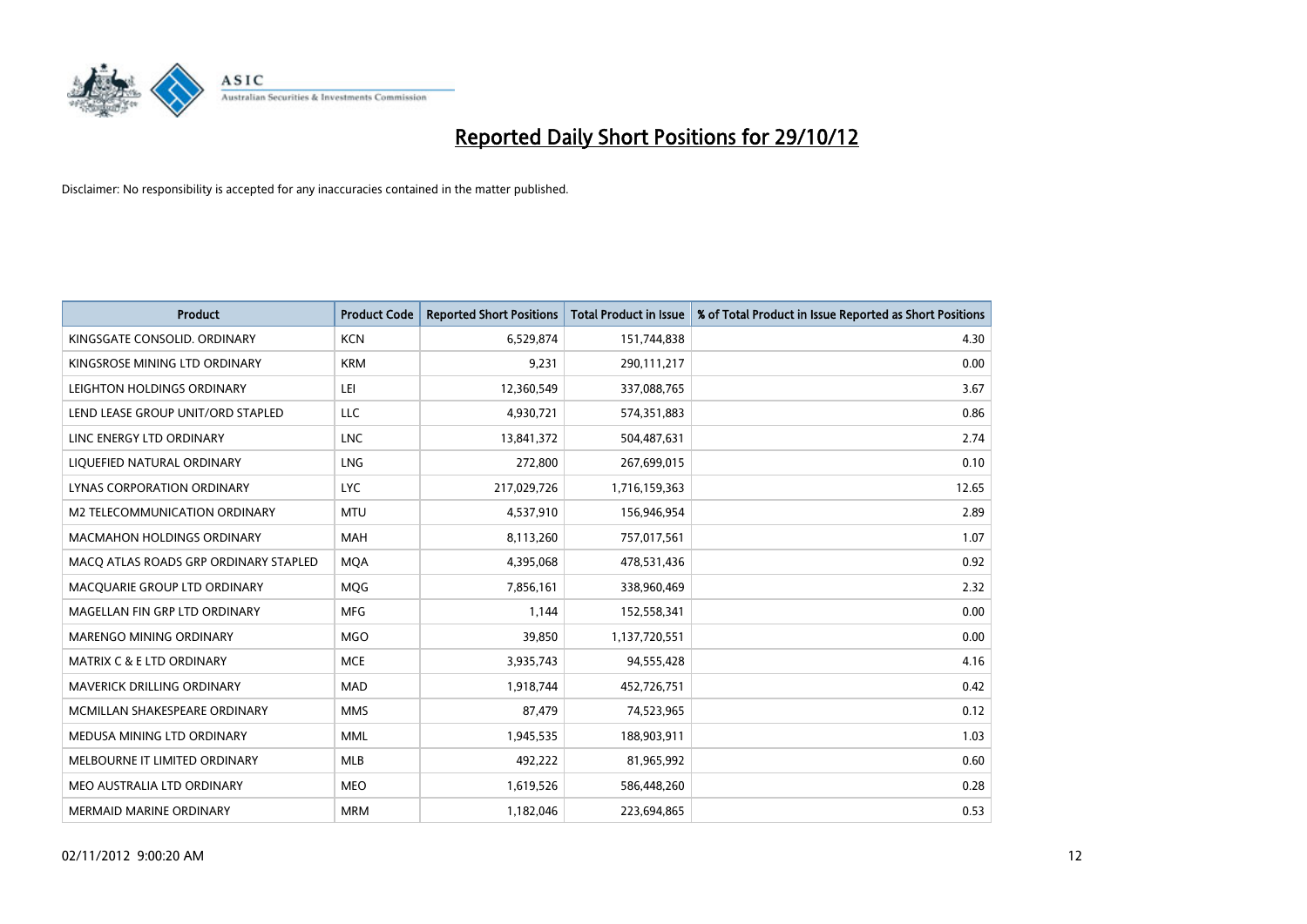

| <b>Product</b>                    | <b>Product Code</b> | <b>Reported Short Positions</b> | <b>Total Product in Issue</b> | % of Total Product in Issue Reported as Short Positions |
|-----------------------------------|---------------------|---------------------------------|-------------------------------|---------------------------------------------------------|
| MESOBLAST LIMITED ORDINARY        | <b>MSB</b>          | 15,560,646                      | 284,478,361                   | 5.47                                                    |
| METALS X LIMITED ORDINARY         | <b>MLX</b>          | 140,246                         | 1,651,766,110                 | 0.01                                                    |
| METCASH LIMITED ORDINARY          | <b>MTS</b>          | 56,495,073                      | 880,704,786                   | 6.41                                                    |
| METGASCO LIMITED ORDINARY         | <b>MEL</b>          | 456,356                         | 391,724,302                   | 0.12                                                    |
| MICLYN EXP OFFSHR ORDINARY        | <b>MIO</b>          | 52,249                          | 278,639,188                   | 0.02                                                    |
| MILTON CORPORATION ORDINARY       | <b>MLT</b>          | 12,800                          | 121,625,655                   | 0.01                                                    |
| MINCOR RESOURCES NL ORDINARY      | <b>MCR</b>          | 1,725,180                       | 188,208,274                   | 0.92                                                    |
| MINERAL DEPOSITS ORDINARY         | <b>MDL</b>          | 226,265                         | 83,538,786                    | 0.27                                                    |
| MINERAL RESOURCES, ORDINARY       | <b>MIN</b>          | 4,469,484                       | 185,006,018                   | 2.42                                                    |
| MIRABELA NICKEL LTD ORDINARY      | <b>MBN</b>          | 8,864,937                       | 876,582,736                   | 1.01                                                    |
| MIRVAC GROUP STAPLED SECURITIES   | <b>MGR</b>          | 27,366,338                      | 3,425,587,451                 | 0.80                                                    |
| MOLOPO ENERGY LTD ORDINARY        | <b>MPO</b>          | 482,596                         | 245,849,711                   | 0.20                                                    |
| MONADELPHOUS GROUP ORDINARY       | <b>MND</b>          | 5,393,919                       | 90,663,543                    | 5.95                                                    |
| MORTGAGE CHOICE LTD ORDINARY      | <b>MOC</b>          | 2,525,733                       | 123,431,282                   | 2.05                                                    |
| <b>MOUNT GIBSON IRON ORDINARY</b> | <b>MGX</b>          | 2,690,142                       | 1,090,584,232                 | 0.25                                                    |
| MURCHISON METALS LTD ORDINARY     | <b>MMX</b>          | 1,340,216                       | 450,427,346                   | 0.30                                                    |
| MYER HOLDINGS LTD ORDINARY        | <b>MYR</b>          | 78,205,995                      | 583,384,551                   | 13.41                                                   |
| MYSTATE LIMITED ORDINARY          | <b>MYS</b>          | 17,062                          | 87,012,663                    | 0.02                                                    |
| NATIONAL AUST, BANK ORDINARY      | <b>NAB</b>          | 13,275,265                      | 2,297,237,138                 | 0.58                                                    |
| NAVITAS LIMITED ORDINARY          | <b>NVT</b>          | 10,244,095                      | 375,367,918                   | 2.73                                                    |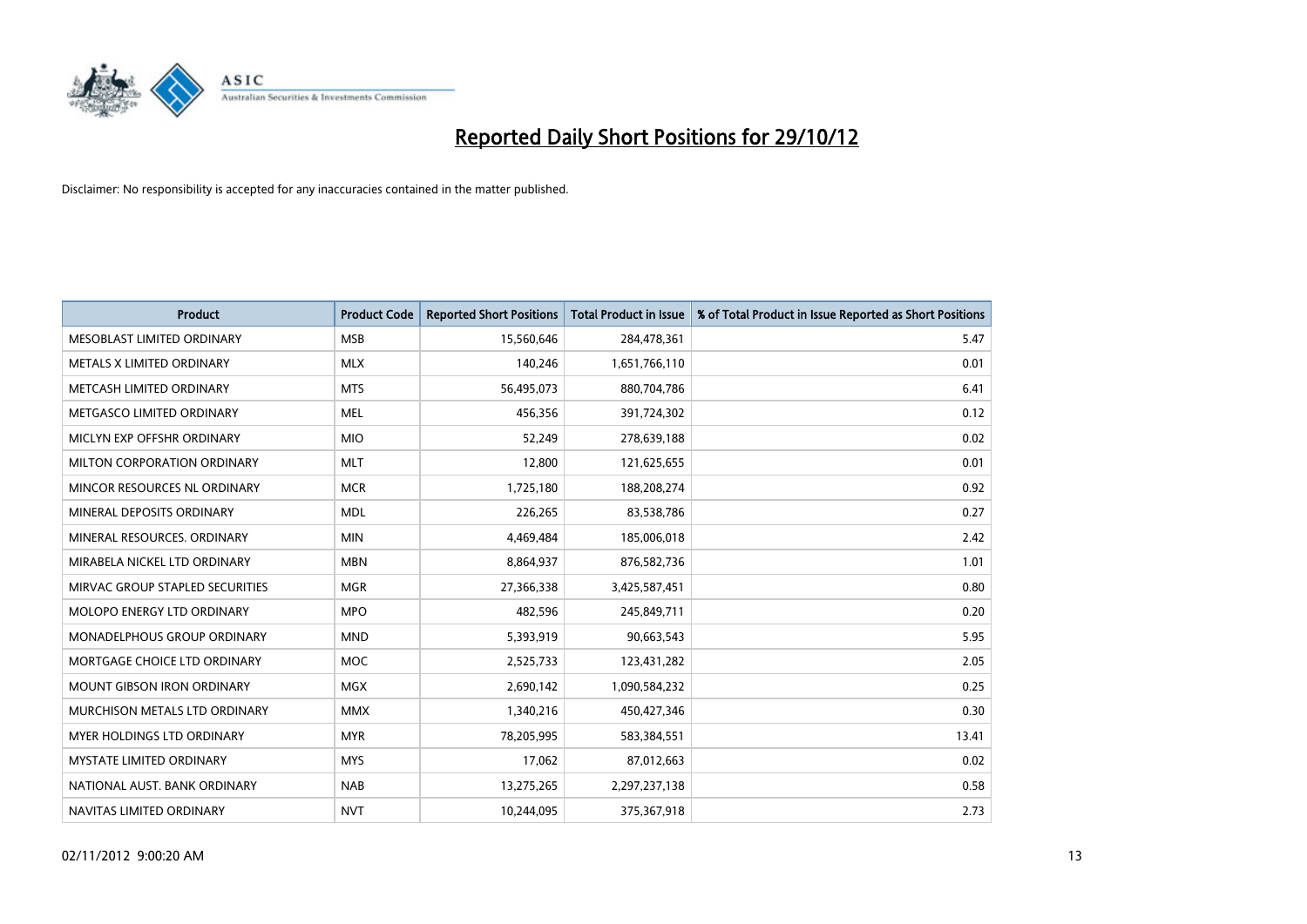

| <b>Product</b>                        | <b>Product Code</b> | <b>Reported Short Positions</b> | <b>Total Product in Issue</b> | % of Total Product in Issue Reported as Short Positions |
|---------------------------------------|---------------------|---------------------------------|-------------------------------|---------------------------------------------------------|
| NEON ENERGY LIMITED ORDINARY          | <b>NEN</b>          | 4,246,989                       | 514,482,934                   | 0.83                                                    |
| NEUREN PHARMACEUT. ORDINARY           | <b>NEU</b>          | 373,805                         | 1,182,786,570                 | 0.03                                                    |
| NEW HOPE CORPORATION ORDINARY         | <b>NHC</b>          | 2,744,349                       | 830,526,815                   | 0.33                                                    |
| NEW STANDARD ENERGY ORDINARY          | <b>NSE</b>          | 1,078                           | 305,331,847                   | 0.00                                                    |
| NEWCREST MINING ORDINARY              | <b>NCM</b>          | 1,505,186                       | 765,000,000                   | 0.20                                                    |
| NEWS CORP A NON-VOTING CDI            | <b>NWSLV</b>        | 2,910,446                       | 1,549,318,983                 | 0.19                                                    |
| NEWS CORP B VOTING CDI                | <b>NWS</b>          | 1,216,655                       | 798,520,953                   | 0.15                                                    |
| NEWSAT LIMITED ORDINARY               | <b>NWT</b>          | 70,000                          | 233,052,157                   | 0.03                                                    |
| NEXTDC LIMITED ORDINARY               | <b>NXT</b>          | 2,734,378                       | 150,602,388                   | 1.82                                                    |
| NEXUS ENERGY LIMITED ORDINARY         | <b>NXS</b>          | 2,984,977                       | 1,329,821,159                 | 0.22                                                    |
| NIDO PETROLEUM ORDINARY               | <b>NDO</b>          | 105,313                         | 1,390,829,818                 | 0.01                                                    |
| NOBLE MINERAL RES ORDINARY            | <b>NMG</b>          | 4,108,399                       | 655,522,952                   | 0.63                                                    |
| NORFOLK GROUP ORDINARY                | <b>NFK</b>          | 50                              | 158,890,730                   | 0.00                                                    |
| NORTHERN IRON LTD ORDINARY            | <b>NFE</b>          | 3,875,493                       | 475,971,207                   | 0.81                                                    |
| NORTHERN STAR ORDINARY                | <b>NST</b>          | 1,038,039                       | 423,968,168                   | 0.24                                                    |
| NRW HOLDINGS LIMITED ORDINARY         | <b>NWH</b>          | 3,984,752                       | 278,888,011                   | 1.43                                                    |
| NUFARM LIMITED ORDINARY               | <b>NUF</b>          | 6,433,955                       | 262,662,626                   | 2.45                                                    |
| OAKTON LIMITED ORDINARY               | <b>OKN</b>          | 73,714                          | 91,721,874                    | 0.08                                                    |
| OCEANAGOLD CORP. CHESS DEPOSITARY INT | <b>OGC</b>          | 1,105,350                       | 263,278,752                   | 0.42                                                    |
| OIL SEARCH LTD ORDINARY               | OSH                 | 2,852,496                       | 1,334,756,742                 | 0.21                                                    |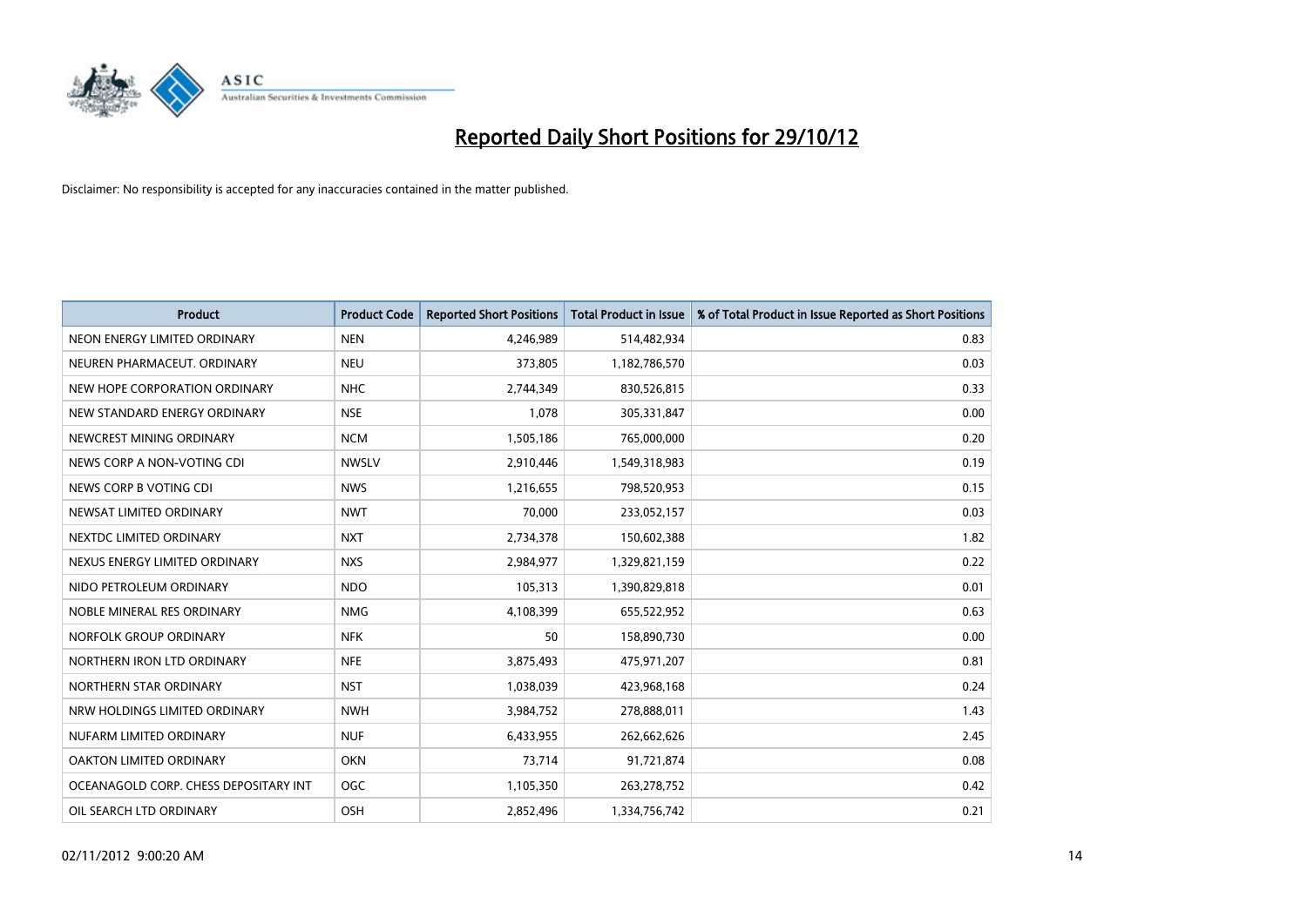

| <b>Product</b>               | <b>Product Code</b> | <b>Reported Short Positions</b> | <b>Total Product in Issue</b> | % of Total Product in Issue Reported as Short Positions |
|------------------------------|---------------------|---------------------------------|-------------------------------|---------------------------------------------------------|
| OM HOLDINGS LIMITED ORDINARY | OMH                 | 4,007,644                       | 673,423,337                   | 0.60                                                    |
| ORICA LIMITED ORDINARY       | ORI                 | 2,618,879                       | 365,642,802                   | 0.72                                                    |
| ORIGIN ENERGY ORDINARY       | <b>ORG</b>          | 7,924,746                       | 1,093,611,528                 | 0.72                                                    |
| OROCOBRE LIMITED ORDINARY    | <b>ORE</b>          | 632,066                         | 103,195,029                   | 0.61                                                    |
| OROTONGROUP LIMITED ORDINARY | <b>ORL</b>          | 163,079                         | 40,880,902                    | 0.40                                                    |
| OZ MINERALS ORDINARY         | OZL                 | 5,398,451                       | 303,470,022                   | 1.78                                                    |
| PACIFIC BRANDS ORDINARY      | <b>PBG</b>          | 7,420,863                       | 912,915,695                   | 0.81                                                    |
| PALADIN ENERGY LTD ORDINARY  | <b>PDN</b>          | 57,826,019                      | 836,825,651                   | 6.91                                                    |
| PANAUST LIMITED ORDINARY     | <b>PNA</b>          | 2,243,688                       | 605,443,685                   | 0.37                                                    |
| PANCONTINENTAL OIL ORDINARY  | <b>PCL</b>          | 233,335                         | 1,148,744,096                 | 0.02                                                    |
| PANORAMIC RESOURCES ORDINARY | PAN                 | 2,685,743                       | 255,681,195                   | 1.05                                                    |
| PAPERLINX LIMITED ORDINARY   | <b>PPX</b>          | 67,945                          | 609,280,761                   | 0.01                                                    |
| PAPILLON RES LTD ORDINARY    | <b>PIR</b>          | 1,799,397                       | 255,962,388                   | 0.70                                                    |
| PEET LIMITED ORDINARY        | <b>PPC</b>          | 3,816,316                       | 321,013,141                   | 1.19                                                    |
| PERILYA LIMITED ORDINARY     | PEM                 | 9,806                           | 769,316,426                   | 0.00                                                    |
| PERPETUAL LIMITED ORDINARY   | <b>PPT</b>          | 2,062,295                       | 41,980,678                    | 4.91                                                    |
| PERSEUS MINING LTD ORDINARY  | PRU                 | 4,469,310                       | 457,962,088                   | 0.98                                                    |
| PHARMAXIS LTD ORDINARY       | <b>PXS</b>          | 6,032,961                       | 307,888,389                   | 1.96                                                    |
| PLATINUM ASSET ORDINARY      | <b>PTM</b>          | 11,450,126                      | 561,347,878                   | 2.04                                                    |
| PLATINUM AUSTRALIA ORDINARY  | <b>PLA</b>          | 836,127                         | 504,968,043                   | 0.17                                                    |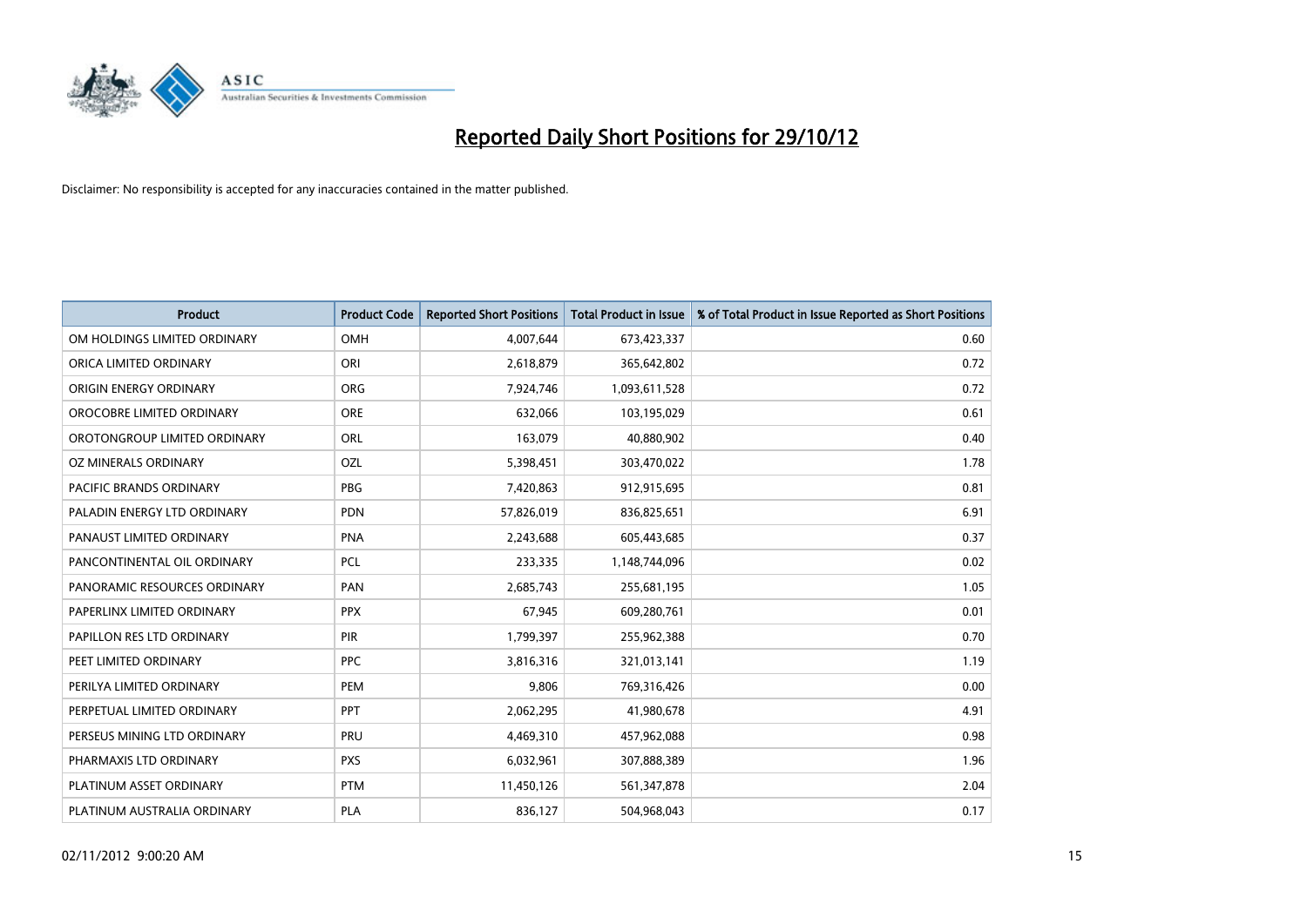

| <b>Product</b>                      | <b>Product Code</b> | <b>Reported Short Positions</b> | <b>Total Product in Issue</b> | % of Total Product in Issue Reported as Short Positions |
|-------------------------------------|---------------------|---------------------------------|-------------------------------|---------------------------------------------------------|
| PMI GOLD CORP CDI 1:1               | <b>PVM</b>          | 89,129                          | 75,645,355                    | 0.12                                                    |
| PMP LIMITED ORDINARY                | <b>PMP</b>          | 146,499                         | 323,781,124                   | 0.05                                                    |
| PRANA BIOTECHNOLOGY ORDINARY        | PBT                 | 64,000                          | 340,689,928                   | 0.02                                                    |
| PREMIER INVESTMENTS ORDINARY        | <b>PMV</b>          | 1,036,230                       | 155,260,478                   | 0.67                                                    |
| PREMIUM INVESTORS ORDINARY          | <b>PRV</b>          | 6,396                           | 101,212,781                   | 0.01                                                    |
| PRIMA BIOMED LTD ORDINARY           | <b>PRR</b>          | 6,288,810                       | 1,066,063,388                 | 0.59                                                    |
| PRIMARY HEALTH CARE ORDINARY        | PRY                 | 25,361,574                      | 502,983,554                   | 5.04                                                    |
| PRIMEAG AUSTRALIA ORDINARY          | PAG                 | 73,000                          | 266,394,444                   | 0.03                                                    |
| PROGRAMMED ORDINARY                 | <b>PRG</b>          | 486,333                         | 118,177,001                   | 0.41                                                    |
| OANTAS AIRWAYS ORDINARY             | QAN                 | 19,947,512                      | 2,265,123,620                 | 0.88                                                    |
| <b>OBE INSURANCE GROUP ORDINARY</b> | <b>OBE</b>          | 57,014,055                      | 1,196,747,582                 | 4.76                                                    |
| OR NATIONAL LIMITED ORDINARY        | <b>ORN</b>          | 10,141,921                      | 2,425,468,941                 | 0.42                                                    |
| ORXPHARMA LTD ORDINARY              | <b>QRX</b>          | 96,662                          | 144,577,206                   | 0.07                                                    |
| <b>QUBE LOGISTICS HLDG ORDINARY</b> | QUB                 | 6,853,734                       | 924,489,845                   | 0.74                                                    |
| RAMELIUS RESOURCES ORDINARY         | <b>RMS</b>          | 3,570,053                       | 336,256,949                   | 1.06                                                    |
| RAMSAY HEALTH CARE ORDINARY         | <b>RHC</b>          | 2,227,221                       | 202,081,252                   | 1.10                                                    |
| <b>RCR TOMLINSON ORDINARY</b>       | <b>RCR</b>          | 152,942                         | 132,406,265                   | 0.12                                                    |
| <b>REA GROUP ORDINARY</b>           | <b>REA</b>          | 122,625                         | 131,714,699                   | 0.09                                                    |
| <b>RECKON LIMITED ORDINARY</b>      | <b>RKN</b>          | 1,173,602                       | 129,488,015                   | 0.91                                                    |
| RED 5 LIMITED ORDINARY              | <b>RED</b>          | 88,044                          | 135,488,008                   | 0.06                                                    |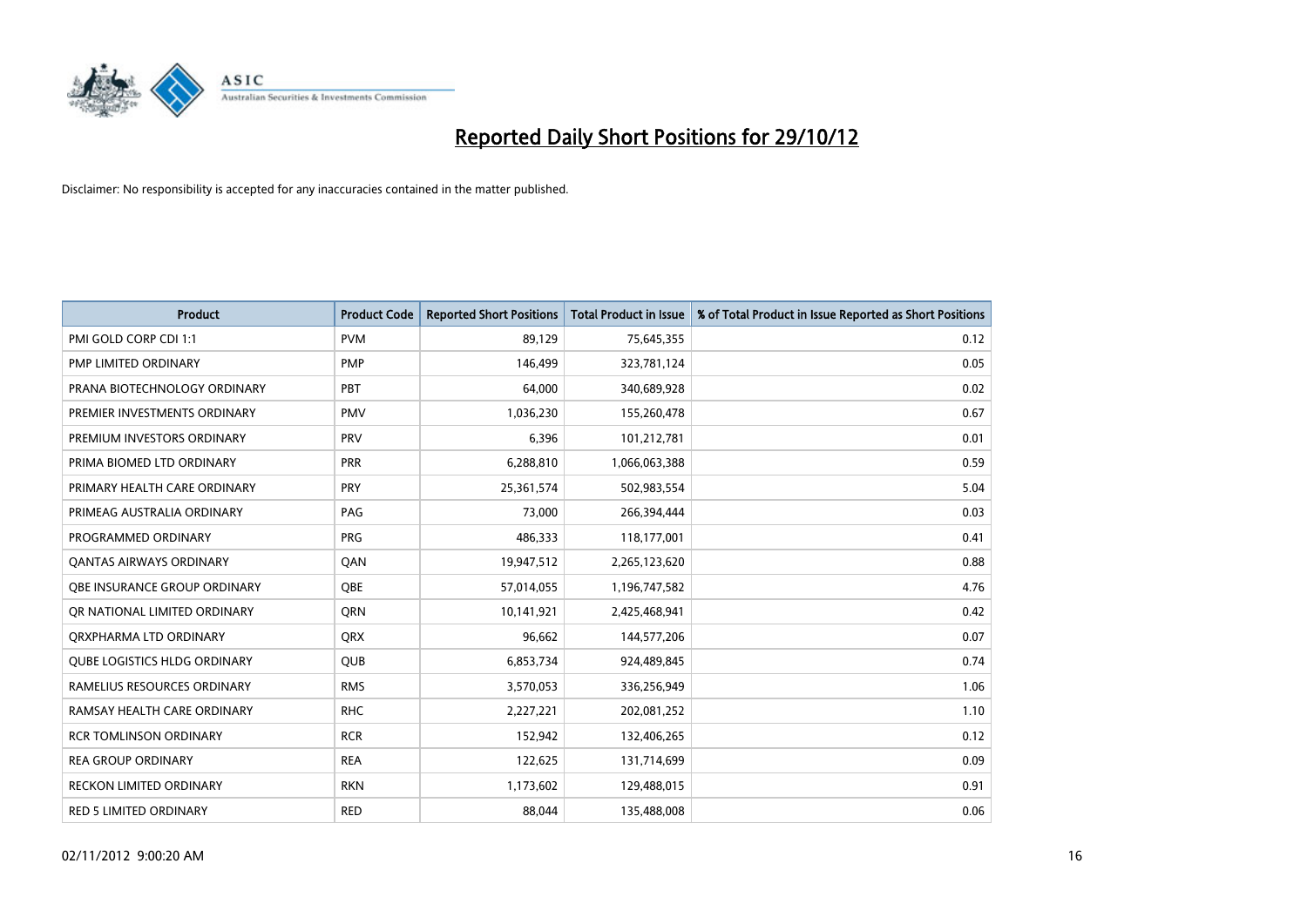

| <b>Product</b>                      | <b>Product Code</b> | <b>Reported Short Positions</b> | <b>Total Product in Issue</b> | % of Total Product in Issue Reported as Short Positions |
|-------------------------------------|---------------------|---------------------------------|-------------------------------|---------------------------------------------------------|
| <b>RED FORK ENERGY ORDINARY</b>     | <b>RFE</b>          | 2,263,186                       | 384,951,719                   | 0.59                                                    |
| REDBANK ENERGY LTD ORDINARY         | AEJ                 | 13                              | 786,287                       | 0.00                                                    |
| REDFLEX HOLDINGS ORDINARY           | <b>RDF</b>          | 20,781                          | 110,762,310                   | 0.02                                                    |
| REECE AUSTRALIA LTD. ORDINARY       | <b>REH</b>          | 449                             | 99,600,000                    | 0.00                                                    |
| <b>REGIS RESOURCES ORDINARY</b>     | <b>RRL</b>          | 683,743                         | 455,170,840                   | 0.15                                                    |
| RENAISSANCE MINERALS ORDINARY       | <b>RNS</b>          | 379,222                         | 197,000,001                   | 0.19                                                    |
| RESMED INC CDI 10:1                 | <b>RMD</b>          | 2,943,897                       | 1,556,242,300                 | 0.19                                                    |
| RESOLUTE MINING ORDINARY            | <b>RSG</b>          | 2,940,341                       | 632,071,957                   | 0.47                                                    |
| <b>RESOURCE GENERATION ORDINARY</b> | <b>RES</b>          | 173                             | 262,895,652                   | 0.00                                                    |
| RETAIL FOOD GROUP ORDINARY          | <b>RFG</b>          | 193,058                         | 125,240,114                   | 0.15                                                    |
| REVERSE CORP LIMITED ORDINARY       | <b>REF</b>          | 100                             | 92,382,175                    | 0.00                                                    |
| REX MINERALS LIMITED ORDINARY       | <b>RXM</b>          | 1,241,973                       | 188,907,284                   | 0.66                                                    |
| RHG LIMITED ORDINARY                | <b>RHG</b>          | 35,085                          | 308,483,177                   | 0.01                                                    |
| <b>RIALTO ENERGY ORDINARY</b>       | <b>RIA</b>          | 41                              | 672,259,992                   | 0.00                                                    |
| RIO TINTO LIMITED ORDINARY          | <b>RIO</b>          | 14,559,733                      | 435,758,720                   | 3.34                                                    |
| ROC OIL COMPANY ORDINARY            | <b>ROC</b>          | 1,281,517                       | 683,235,552                   | 0.19                                                    |
| RURALCO HOLDINGS ORDINARY           | <b>RHL</b>          | 12,000                          | 55,019,284                    | 0.02                                                    |
| SAI GLOBAL LIMITED ORDINARY         | SAI                 | 5,379,334                       | 206,605,331                   | 2.60                                                    |
| SALMAT LIMITED ORDINARY             | <b>SLM</b>          | 1,801,540                       | 159,812,799                   | 1.13                                                    |
| SAMSON OIL & GAS LTD ORDINARY       | <b>SSN</b>          | 5,570,635                       | 1,811,500,663                 | 0.31                                                    |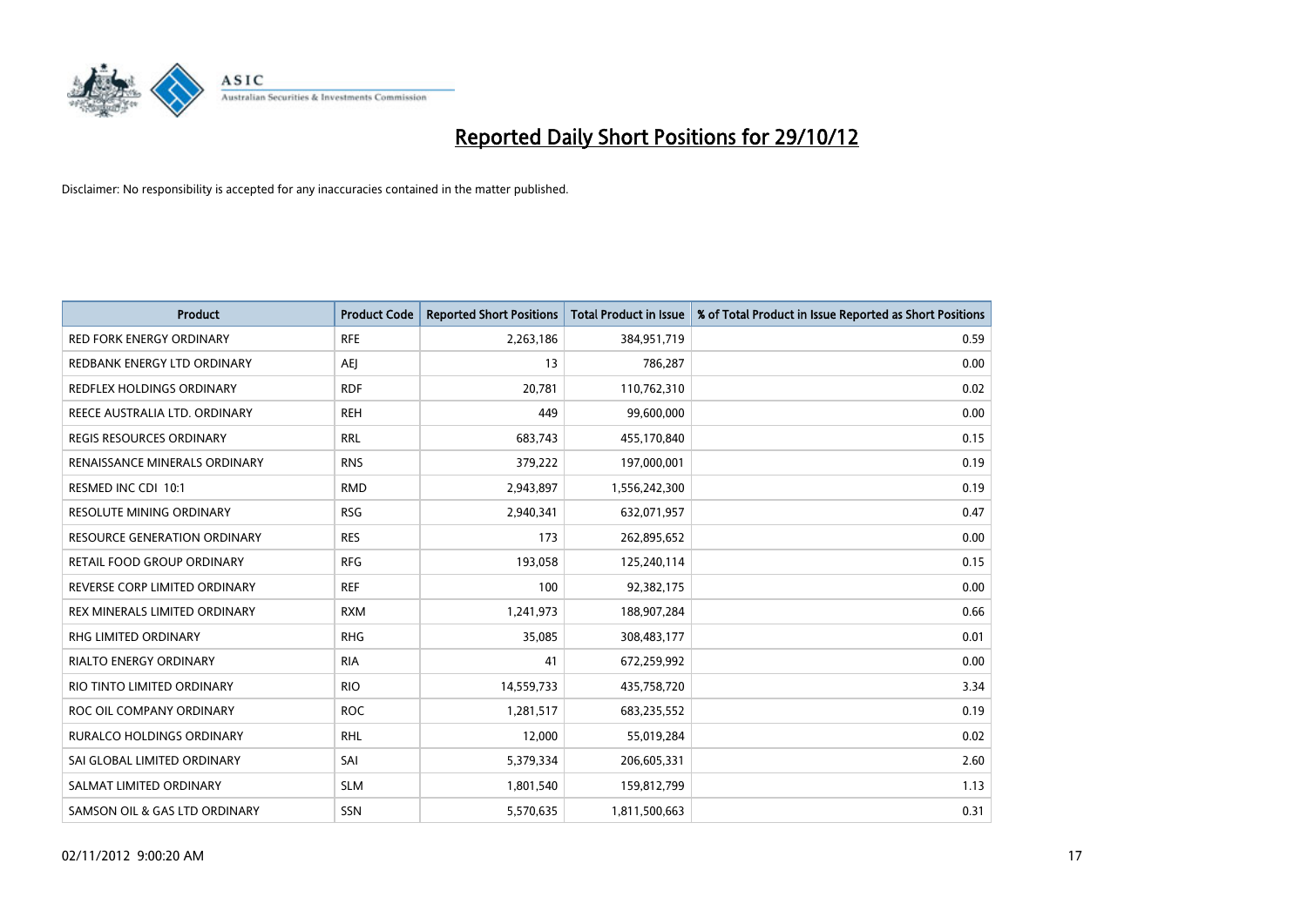

| <b>Product</b>                           | <b>Product Code</b> | <b>Reported Short Positions</b> | <b>Total Product in Issue</b> | % of Total Product in Issue Reported as Short Positions |
|------------------------------------------|---------------------|---------------------------------|-------------------------------|---------------------------------------------------------|
| SANDFIRE RESOURCES ORDINARY              | <b>SFR</b>          | 2,329,005                       | 152,686,801                   | 1.53                                                    |
| <b>SANTOS LTD ORDINARY</b>               | <b>STO</b>          | 3,202,056                       | 958,843,030                   | 0.33                                                    |
| SARACEN MINERAL ORDINARY                 | <b>SAR</b>          | 3,541,342                       | 594,815,640                   | 0.60                                                    |
| SEDGMAN LIMITED ORDINARY                 | <b>SDM</b>          | 25,550                          | 217,623,797                   | 0.01                                                    |
| SEEK LIMITED ORDINARY                    | <b>SEK</b>          | 9,258,218                       | 337,101,307                   | 2.75                                                    |
| SENEX ENERGY LIMITED ORDINARY            | SXY                 | 3,078,962                       | 1,139,734,837                 | 0.27                                                    |
| SERVICE STREAM ORDINARY                  | <b>SSM</b>          | 400                             | 283,418,867                   | 0.00                                                    |
| SEVEN GROUP HOLDINGS ORDINARY            | <b>SVW</b>          | 1,820,368                       | 307,410,281                   | 0.59                                                    |
| SEVEN WEST MEDIA LTD ORDINARY            | <b>SWM</b>          | 21,965,202                      | 999,160,872                   | 2.20                                                    |
| SHEFFIELD RES LTD ORDINARY               | <b>SFX</b>          | 10,000                          | 82,974,169                    | 0.01                                                    |
| SIGMA PHARMACEUTICAL ORDINARY            | <b>SIP</b>          | 5,848,163                       | 1,186,303,520                 | 0.49                                                    |
| <b>SILEX SYSTEMS ORDINARY</b>            | <b>SLX</b>          | 891,536                         | 170,143,997                   | 0.52                                                    |
| SILVER LAKE RESOURCE ORDINARY            | <b>SLR</b>          | 15,766,245                      | 225,493,476                   | 6.99                                                    |
| SIMS METAL MGMT LTD ORDINARY             | SGM                 | 7,504,038                       | 204,313,417                   | 3.67                                                    |
| SINGAPORE TELECOMM. CHESS DEPOSITARY INT | SGT                 | 5,667,506                       | 140,842,714                   | 4.02                                                    |
| SIRTEX MEDICAL ORDINARY                  | <b>SRX</b>          | 110,067                         | 55,768,136                    | 0.20                                                    |
| SKILLED GROUP LTD ORDINARY               | <b>SKE</b>          | 2,575,823                       | 233,487,276                   | 1.10                                                    |
| SMS MANAGEMENT. ORDINARY                 | <b>SMX</b>          | 615,167                         | 68,900,456                    | 0.89                                                    |
| SONIC HEALTHCARE ORDINARY                | <b>SHL</b>          | 3,924,304                       | 395,565,681                   | 0.99                                                    |
| SOUL PATTINSON (W.H) ORDINARY            | SOL                 | 23.892                          | 239,395,320                   | 0.01                                                    |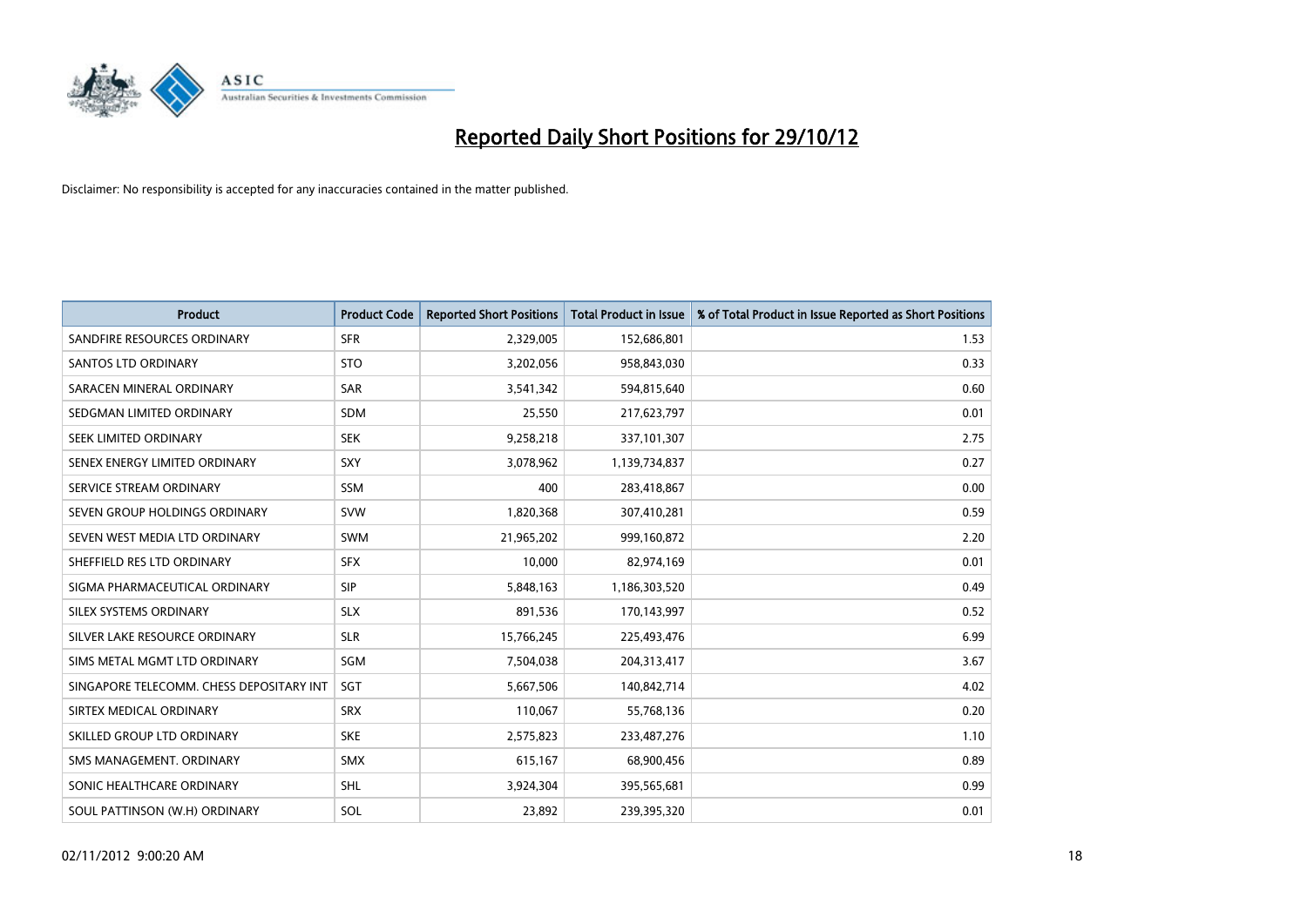

| <b>Product</b>                           | <b>Product Code</b> | <b>Reported Short Positions</b> | <b>Total Product in Issue</b> | % of Total Product in Issue Reported as Short Positions |
|------------------------------------------|---------------------|---------------------------------|-------------------------------|---------------------------------------------------------|
| SOUTH BOULDER MINES ORDINARY             | <b>STB</b>          | 134,795                         | 126,732,826                   | 0.11                                                    |
| SP AUSNET STAPLED SECURITIES             | <b>SPN</b>          | 5,919,236                       | 3,339,620,165                 | 0.18                                                    |
| SPARK INFRASTRUCTURE STAPLED NOTE & UNIT | SKI                 | 29,036,050                      | 1,326,734,264                 | 2.19                                                    |
| SPDR 200 FUND ETF UNITS                  | <b>STW</b>          | 37,300                          | 49,759,567                    | 0.07                                                    |
| SPECIALTY FASHION ORDINARY               | <b>SFH</b>          | 2,955,999                       | 192,236,121                   | 1.54                                                    |
| ST BARBARA LIMITED ORDINARY              | <b>SBM</b>          | 4,335,642                       | 488,074,077                   | 0.89                                                    |
| STANMORE COAL LTD ORDINARY               | <b>SMR</b>          | 32,870                          | 179,701,661                   | 0.02                                                    |
| STARPHARMA HOLDINGS ORDINARY             | SPL                 | 4,229,759                       | 283,640,060                   | 1.49                                                    |
| STHN CROSS MEDIA ORDINARY                | SXL                 | 17,674,886                      | 704,858,524                   | 2.51                                                    |
| STOCKLAND UNITS/ORD STAPLED              | <b>SGP</b>          | 16,671,773                      | 2,202,657,963                 | 0.76                                                    |
| STRAITS RES LTD. ORDINARY                | SRQ                 | 1,536,075                       | 1,164,150,159                 | 0.13                                                    |
| STW COMMUNICATIONS ORDINARY              | SGN                 | 177,109                         | 362,798,351                   | 0.05                                                    |
| SUNCORP GROUP LTD ORDINARY               | <b>SUN</b>          | 7,128,297                       | 1,286,600,980                 | 0.55                                                    |
| SUNDANCE ENERGY ORDINARY                 | <b>SEA</b>          | 200,045                         | 277,098,474                   | 0.07                                                    |
| SUNDANCE RESOURCES ORDINARY              | <b>SDL</b>          | 2,143,763                       | 3,049,577,034                 | 0.07                                                    |
| SUNLAND GROUP LTD ORDINARY               | <b>SDG</b>          | 18,391                          | 191,238,877                   | 0.01                                                    |
| SUPER RET REP LTD ORDINARY               | <b>SUL</b>          | 744,775                         | 196,382,811                   | 0.38                                                    |
| SYD AIRPORT STAPLED US PROHIBIT.         | <b>SYD</b>          | 8,463,247                       | 1,861,210,782                 | 0.45                                                    |
| SYRAH RESOURCES ORDINARY                 | <b>SYR</b>          | 13,486                          | 133,869,590                   | 0.01                                                    |
| TABCORP HOLDINGS LTD ORDINARY            | <b>TAH</b>          | 14,856,301                      | 734,015,737                   | 2.02                                                    |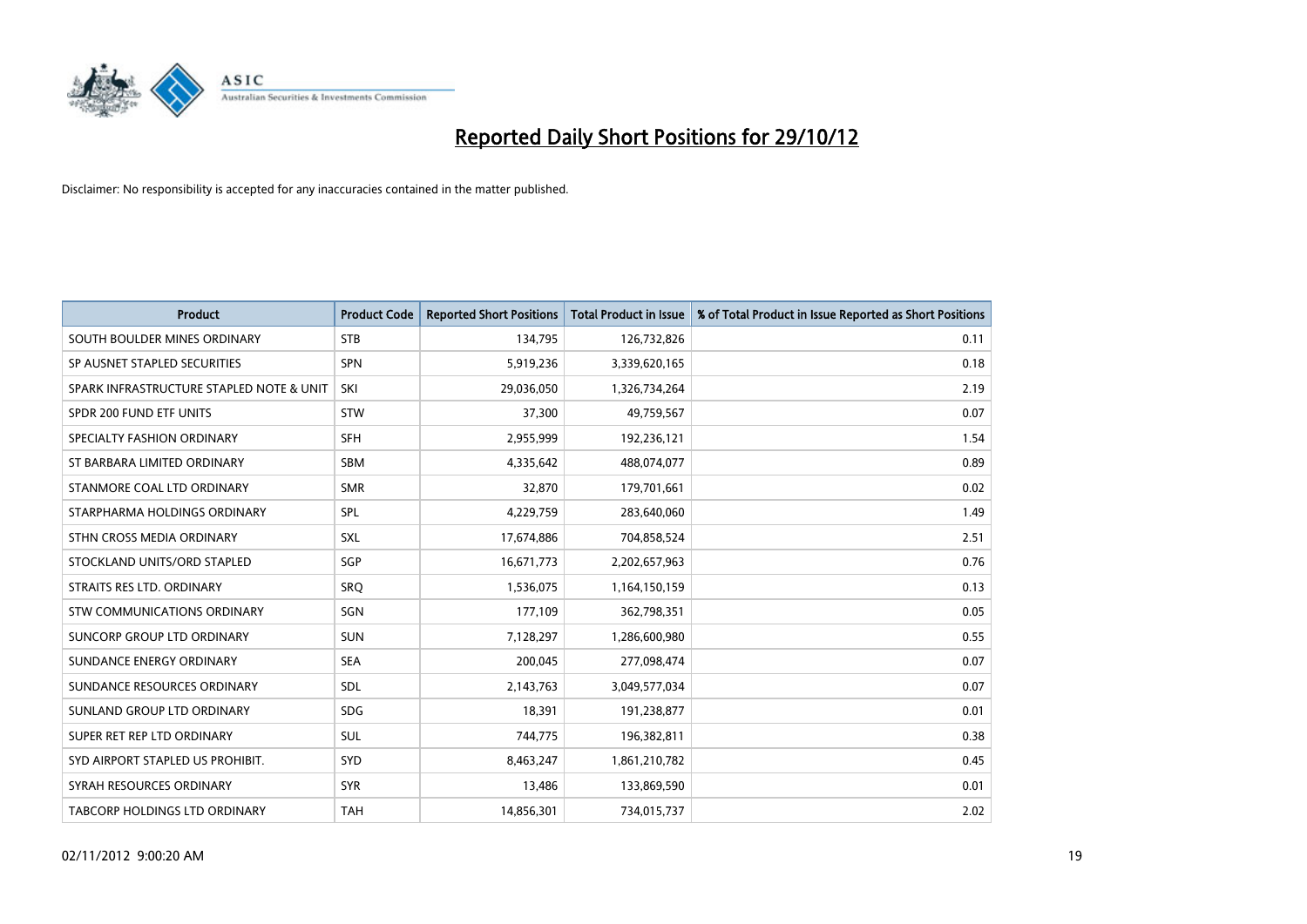

| <b>Product</b>                       | <b>Product Code</b> | <b>Reported Short Positions</b> | <b>Total Product in Issue</b> | % of Total Product in Issue Reported as Short Positions |
|--------------------------------------|---------------------|---------------------------------|-------------------------------|---------------------------------------------------------|
| <b>TANAMI GOLD NL ORDINARY</b>       | <b>TAM</b>          | 511,771                         | 261,132,677                   | 0.20                                                    |
| TAP OIL LIMITED ORDINARY             | <b>TAP</b>          | 531,102                         | 241,295,311                   | 0.22                                                    |
| TASSAL GROUP LIMITED ORDINARY        | <b>TGR</b>          | 90,797                          | 146,304,404                   | 0.06                                                    |
| <b>TATTS GROUP LTD ORDINARY</b>      | <b>TTS</b>          | 1,132,470                       | 1,384,791,963                 | 0.08                                                    |
| <b>TELECOM CORPORATION ORDINARY</b>  | <b>TEL</b>          | 14,894,491                      | 1,865,000,314                 | 0.80                                                    |
| <b>TELSTRA CORPORATION, ORDINARY</b> | <b>TLS</b>          | 14,924,153                      | 12,443,074,357                | 0.12                                                    |
| TEN NETWORK HOLDINGS ORDINARY        | <b>TEN</b>          | 110,556,348                     | 1,437,204,873                 | 7.69                                                    |
| TERANGA GOLD CORP CDI 1:1            | <b>TGZ</b>          | 28,255                          | 162,599,120                   | 0.02                                                    |
| TFS CORPORATION LTD ORDINARY         | <b>TFC</b>          |                                 | 279,621,829                   | 0.00                                                    |
| THE REJECT SHOP ORDINARY             | <b>TRS</b>          | 2,659,706                       | 26,092,220                    | 10.19                                                   |
| THORN GROUP LIMITED ORDINARY         | <b>TGA</b>          | 158,358                         | 146,374,703                   | 0.11                                                    |
| <b>TIGER RESOURCES ORDINARY</b>      | <b>TGS</b>          | 1,037,772                       | 673,470,269                   | 0.15                                                    |
| TOLL HOLDINGS LTD ORDINARY           | <b>TOL</b>          | 19,068,236                      | 717,133,875                   | 2.66                                                    |
| TOX FREE SOLUTIONS ORDINARY          | <b>TOX</b>          | 13                              | 115,311,608                   | 0.00                                                    |
| TPG TELECOM LIMITED ORDINARY         | <b>TPM</b>          | 1,749,558                       | 793,808,141                   | 0.22                                                    |
| <b>TRADE ME GROUP ORDINARY</b>       | <b>TME</b>          | 220,735                         | 396,017,568                   | 0.06                                                    |
| TRANSFIELD SERVICES ORDINARY         | <b>TSE</b>          | 7,955,046                       | 512,457,716                   | 1.55                                                    |
| TRANSPACIFIC INDUST, ORDINARY        | <b>TPI</b>          | 3,614,222                       | 1,578,528,702                 | 0.23                                                    |
| TRANSURBAN GROUP TRIPLE STAPLED SEC. | <b>TCL</b>          | 9,491,971                       | 1,461,665,097                 | 0.65                                                    |
| TREASURY WINE ESTATE ORDINARY        | <b>TWE</b>          | 11,343,616                      | 647,227,144                   | 1.75                                                    |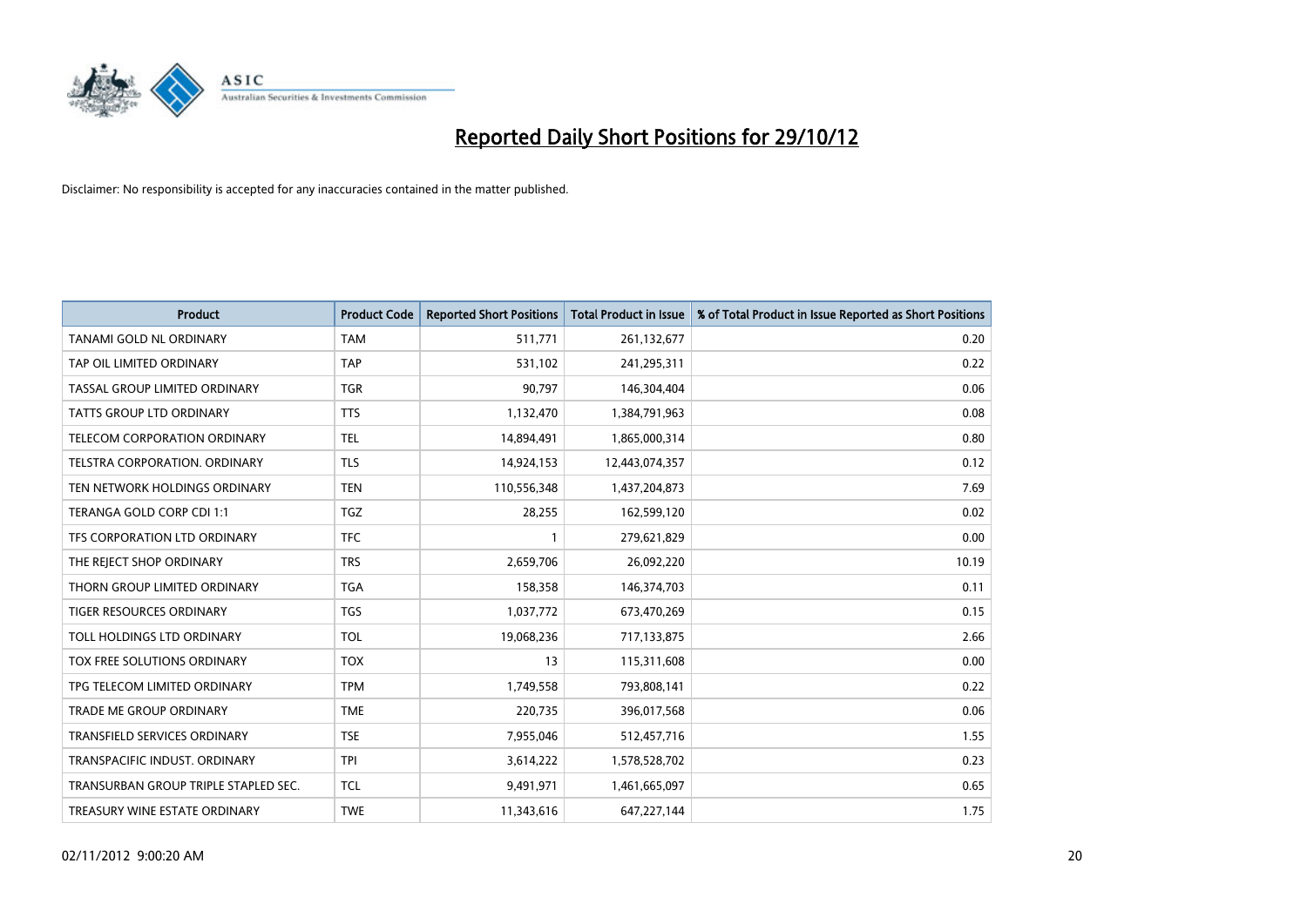

| <b>Product</b>                         | <b>Product Code</b> | <b>Reported Short Positions</b> | <b>Total Product in Issue</b> | % of Total Product in Issue Reported as Short Positions |
|----------------------------------------|---------------------|---------------------------------|-------------------------------|---------------------------------------------------------|
| TROY RESOURCES LTD ORDINARY            | <b>TRY</b>          | 84,537                          | 91,318,649                    | 0.09                                                    |
| UGL LIMITED ORDINARY                   | UGL                 | 4,543,095                       | 166,315,038                   | 2.73                                                    |
| <b>UNILIFE CORPORATION CDI 6:1</b>     | <b>UNS</b>          | 186,282                         | 252,403,194                   | 0.07                                                    |
| UXC LIMITED ORDINARY                   | <b>UXC</b>          | 1,041,186                       | 307,459,623                   | 0.34                                                    |
| <b>VENTURE MINERALS ORDINARY</b>       | <b>VMS</b>          | 135,674                         | 287,320,170                   | 0.05                                                    |
| <b>VIRGIN AUS HLDG LTD ORDINARY</b>    | <b>VAH</b>          | 18,368,248                      | 2,210,197,600                 | 0.83                                                    |
| VITERRA INC CDI 1:1                    | <b>VTA</b>          | 10                              | 68,629,939                    | 0.00                                                    |
| VNGD US TOTAL MARKET CDI 1:1           | <b>VTS</b>          | 130                             | 1,033,993                     | 0.01                                                    |
| <b>VOCUS COMMS LTD ORDINARY</b>        | <b>VOC</b>          | 65,874                          | 74,776,058                    | 0.09                                                    |
| <b>WATPAC LIMITED ORDINARY</b>         | <b>WTP</b>          | 8,633                           | 184,332,526                   | 0.00                                                    |
| <b>WDS LIMITED ORDINARY</b>            | <b>WDS</b>          | 7                               | 144,740,614                   | 0.00                                                    |
| <b>WEBIET LIMITED ORDINARY</b>         | <b>WEB</b>          | 295,644                         | 71,065,929                    | 0.42                                                    |
| <b>WESFARMERS LIMITED ORDINARY</b>     | <b>WES</b>          | 23,394,215                      | 1,006,585,045                 | 2.32                                                    |
| WESFARMERS LIMITED PARTIALLY PROTECTED | <b>WESN</b>         | 2,776,083                       | 150,553,765                   | 1.84                                                    |
| <b>WESTERN AREAS NL ORDINARY</b>       | <b>WSA</b>          | 13,026,797                      | 179,735,899                   | 7.25                                                    |
| WESTERN DESERT RES. ORDINARY           | <b>WDR</b>          | 530,929                         | 321,371,029                   | 0.17                                                    |
| WESTFIELD GROUP ORD/UNIT STAPLED SEC   | <b>WDC</b>          | 6,002,042                       | 2,249,809,558                 | 0.27                                                    |
| WESTFIELD RETAIL TST UNIT STAPLED      | <b>WRT</b>          | 18,334,108                      | 3,054,166,195                 | 0.60                                                    |
| <b>WESTPAC BANKING CORP ORDINARY</b>   | <b>WBC</b>          | 31,787,966                      | 3,080,957,113                 | 1.03                                                    |
| WHITE ENERGY COMPANY ORDINARY          | <b>WEC</b>          | 931,717                         | 322,974,494                   | 0.29                                                    |